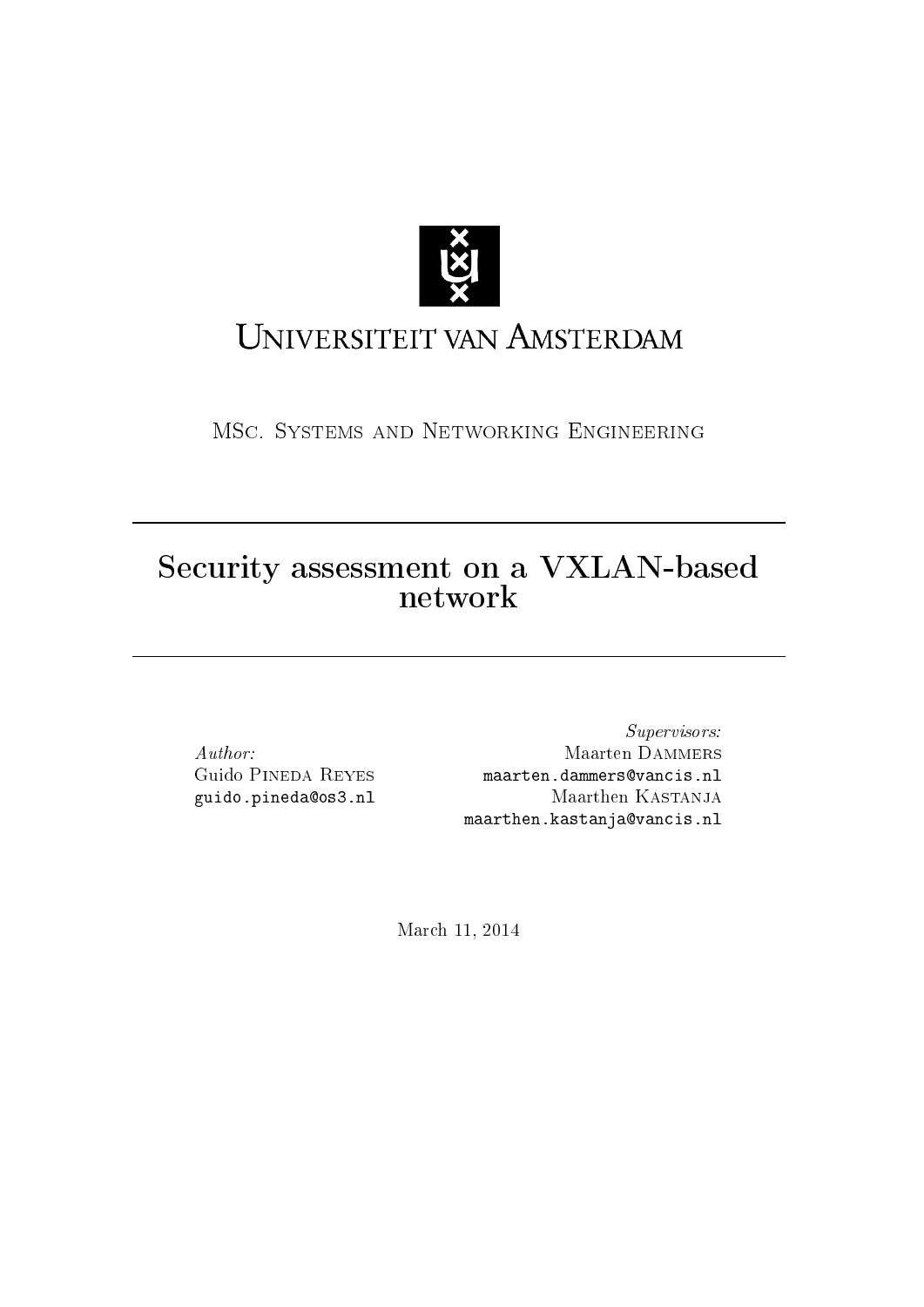#### Abstract

This project focuses on implementing a VXLAN environment, which is a technology used in cloud computing deployments to solve scalabilty problems in large production environments, and later do a security assessment by deploying some of the known VLAN attacks in the VXLAN environment. Since this is a relatively new technology, no data on security tests measurements are available yet. The purpose of this project is to determine how feasible the known VLAN attacks are in a VXLAN environment. The first approach for this project is building the actual VXLAN environment and secondly performing the attacks on it. The research showed that some attacks were feasible in the VXLAN environment.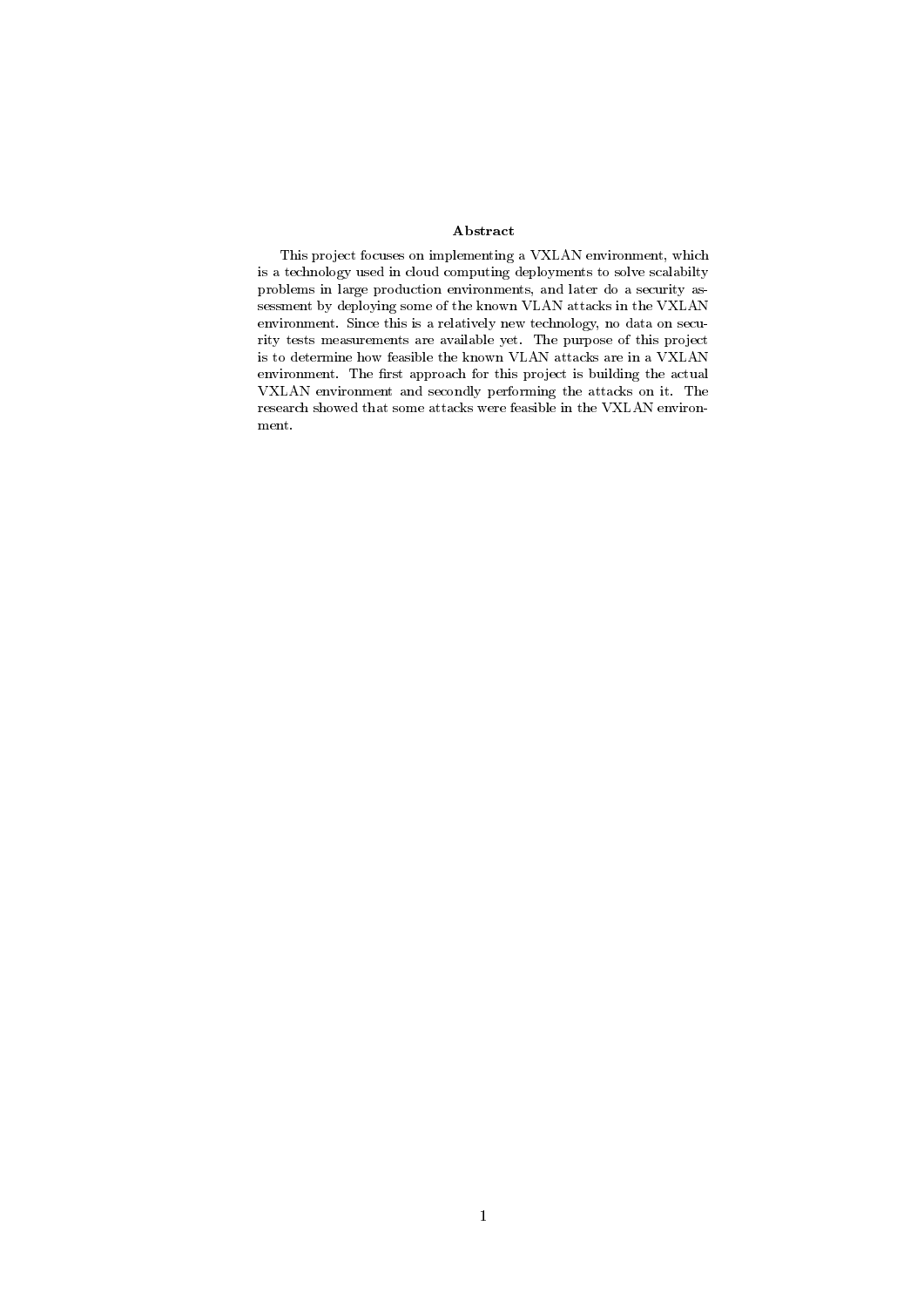## Contents

| 1                       |         | Introduction                                                                                                                                                                                                                            | $\overline{\mathbf{4}}$ |
|-------------------------|---------|-----------------------------------------------------------------------------------------------------------------------------------------------------------------------------------------------------------------------------------------|-------------------------|
|                         | 1.1     | Research<br>a construction of the construction of the construction of the construction of the construction of the construction                                                                                                          | 4                       |
|                         |         | 1.1.1<br>Research question and a subsequently and a subsequently contained a subsequently and a subsequently set of the                                                                                                                 | 4                       |
|                         |         | 1.1.2<br><b>Scope</b><br>المتعاونة والمتعاونة والمتعاونة والمتعاونة والمتعاونة والمتعاونة والمتعاونة والمتعاونة والمتعاونة والمتعاونة                                                                                                   | 4                       |
|                         |         | 1.1.3                                                                                                                                                                                                                                   | 4                       |
|                         |         |                                                                                                                                                                                                                                         |                         |
| $\mathbf{2}$            |         | Virtual eXtensible LAN                                                                                                                                                                                                                  | $\mathbf{5}$            |
|                         | 2.1     |                                                                                                                                                                                                                                         | 5                       |
|                         | 2.2     |                                                                                                                                                                                                                                         | $\overline{5}$          |
|                         |         | 2.2.1<br>VXLAN frame encapsulation and forwarding and services are all the services of the services of the services of the services of the services of the services of the services of the services of the services of the services of  | $\overline{5}$          |
|                         |         | 2.2.2<br>Encapsulation format and a series of the series of the series of the series of the series of the series of the                                                                                                                 | $\overline{5}$          |
|                         | $2.3\,$ | VM to VM communication with a subsequently and a subsequently set of the set of the set of the set of the set of the set of the set of the set of the set of the set of the set of the set of the set of the set of the set of          | 7                       |
| 3                       |         | VLAN vs. VXLAN                                                                                                                                                                                                                          | 8                       |
|                         | 3.1     |                                                                                                                                                                                                                                         | 8                       |
|                         | $3.2\,$ |                                                                                                                                                                                                                                         | 8                       |
|                         |         |                                                                                                                                                                                                                                         |                         |
| $\overline{\mathbf{4}}$ |         | Approach                                                                                                                                                                                                                                | 9                       |
| $\bf{5}$                |         | Implementation                                                                                                                                                                                                                          | 9                       |
|                         | 5.1     |                                                                                                                                                                                                                                         | 9                       |
|                         |         | 5.1.1                                                                                                                                                                                                                                   | 12                      |
|                         |         | 5.1.2<br>Connectivity tests in the connectivity tests in the connectivity tests in the connection of the connection of the connection of the connection of the connection of the connection of the connection of the connection of the  | 13                      |
|                         | 5.2     | Security assessment.                                                                                                                                                                                                                    | 14                      |
|                         |         | 5.2.1                                                                                                                                                                                                                                   | 15                      |
|                         |         | 5.2.2<br>Double-Encapsulated 802.1Q/Nested VLAN Attack                                                                                                                                                                                  | 17                      |
|                         |         | 5.2.3                                                                                                                                                                                                                                   | 20                      |
|                         |         | 5.2.4<br>Tools <sup>-</sup><br>and the company of the company of the company of the company of the company of the company of the company of the                                                                                         | 20                      |
|                         |         | 5.2.5                                                                                                                                                                                                                                   | 22                      |
|                         |         | 5.2.6<br>Evaluation of Attacks and a series of the series of the series of the series of the series of the series of the series of the series of the series of the series of the series of the series of the series of the series of th | 23                      |
|                         | 5.3     |                                                                                                                                                                                                                                         | 24                      |
|                         |         | 5.3.1                                                                                                                                                                                                                                   | 25                      |
|                         |         |                                                                                                                                                                                                                                         |                         |
|                         |         | 5.3.2                                                                                                                                                                                                                                   | $25\,$                  |
|                         |         | 5.3.3                                                                                                                                                                                                                                   | 25                      |
|                         |         | 5.3.4<br>UDP Flood Attack and the service of the service of the service of the service of the service of the service of the service of the service of the service of the service of the service of the service of the service of the se | 25                      |
| 6                       |         | <b>Migration process</b>                                                                                                                                                                                                                | 26                      |
| 7                       |         | <b>Conclusion</b>                                                                                                                                                                                                                       | $\bf{27}$               |
| 8                       |         | <b>Further research</b>                                                                                                                                                                                                                 | 28                      |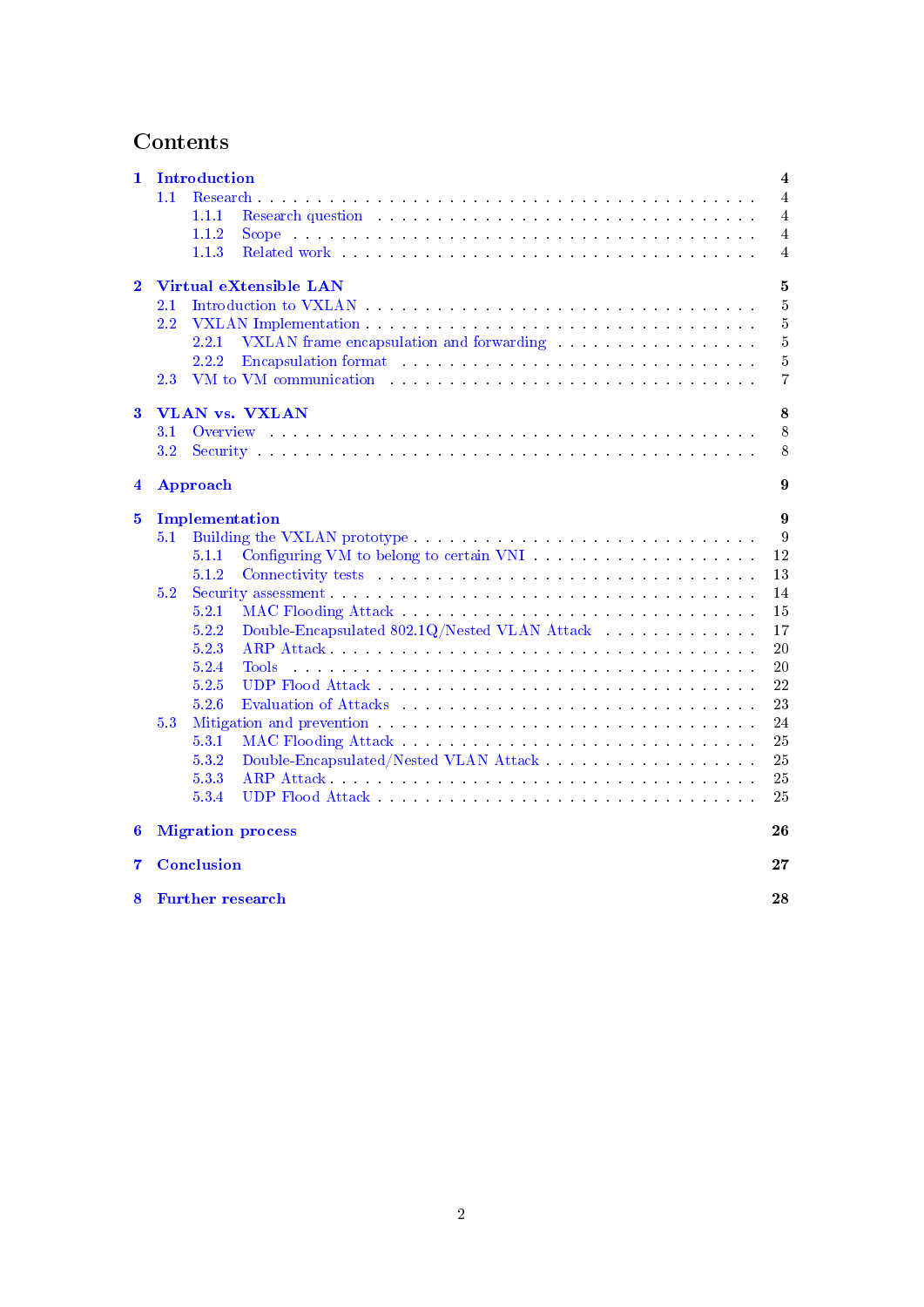## List of Figures

| 1  | 6<br>Encapsulation headers for a packet leaving a VTEP entitled and solution of the set of the set of the set of the set of the set of the set of the set of the set of the set of the set of the set of the set of the set of the               |
|----|--------------------------------------------------------------------------------------------------------------------------------------------------------------------------------------------------------------------------------------------------|
| 2  | $\overline{7}$<br>VXLAN simple use case with a contract of the contract of the contract of the contract of the contract of the contract of the contract of the contract of the contract of the contract of the contract of the contract of the c |
| 3  | 11                                                                                                                                                                                                                                               |
| 4  | 13                                                                                                                                                                                                                                               |
| 5  | 13<br>Connectivity test and VXLAN traffic verification<br>$\hfill\ldots\ldots\ldots\ldots\ldots\ldots\ldots\ldots\ldots\ldots$                                                                                                                   |
| 6  | 14                                                                                                                                                                                                                                               |
| 7  | 14                                                                                                                                                                                                                                               |
| 8  | 14                                                                                                                                                                                                                                               |
| 9  | 14                                                                                                                                                                                                                                               |
| 10 | 15                                                                                                                                                                                                                                               |
| 11 | 16                                                                                                                                                                                                                                               |
| 12 | 16<br>MAC flood attack, attacker in the tenant network and according the set of the set of the set of the set of the set of the set of the set of the set of the set of the set of the set of the set of the set of the set of the s             |
| 13 | 17                                                                                                                                                                                                                                               |
| 14 | 17                                                                                                                                                                                                                                               |
| 15 | 19<br>Verification for Scapy, two VMs in the same VXLAN segment                                                                                                                                                                                  |
| 16 | 19                                                                                                                                                                                                                                               |
| 17 | 20<br>Double Tagging VLAN format and a series of the contract of the contract of the contract of the contract of the contract of the contract of the contract of the contract of the contract of the contract of the contract of the             |
| 18 | ARP Attack, scenario 1: Attacker on the Overlay Network<br>21                                                                                                                                                                                    |
| 19 | 21                                                                                                                                                                                                                                               |
| 20 | 21                                                                                                                                                                                                                                               |
| 21 | 22                                                                                                                                                                                                                                               |
| 22 | 22                                                                                                                                                                                                                                               |
| 23 | 23<br>UDP flood attack, with perl script and according to the set of the set of the set of the set of the set of the set of the set of the set of the set of the set of the set of the set of the set of the set of the set of the s             |
| 24 | 23                                                                                                                                                                                                                                               |
| 25 | 24<br>Forwarding Table for Hosts 1 and 2                                                                                                                                                                                                         |
| 26 | Cloud Migration (Charles and Charles and Charles and Charles and Charles and Charles and Charles and Charles and Charles and Charles and Charles and Charles and Charles and Charles and Charles and Charles and Charles and C<br>26             |
|    |                                                                                                                                                                                                                                                  |

## List of Tables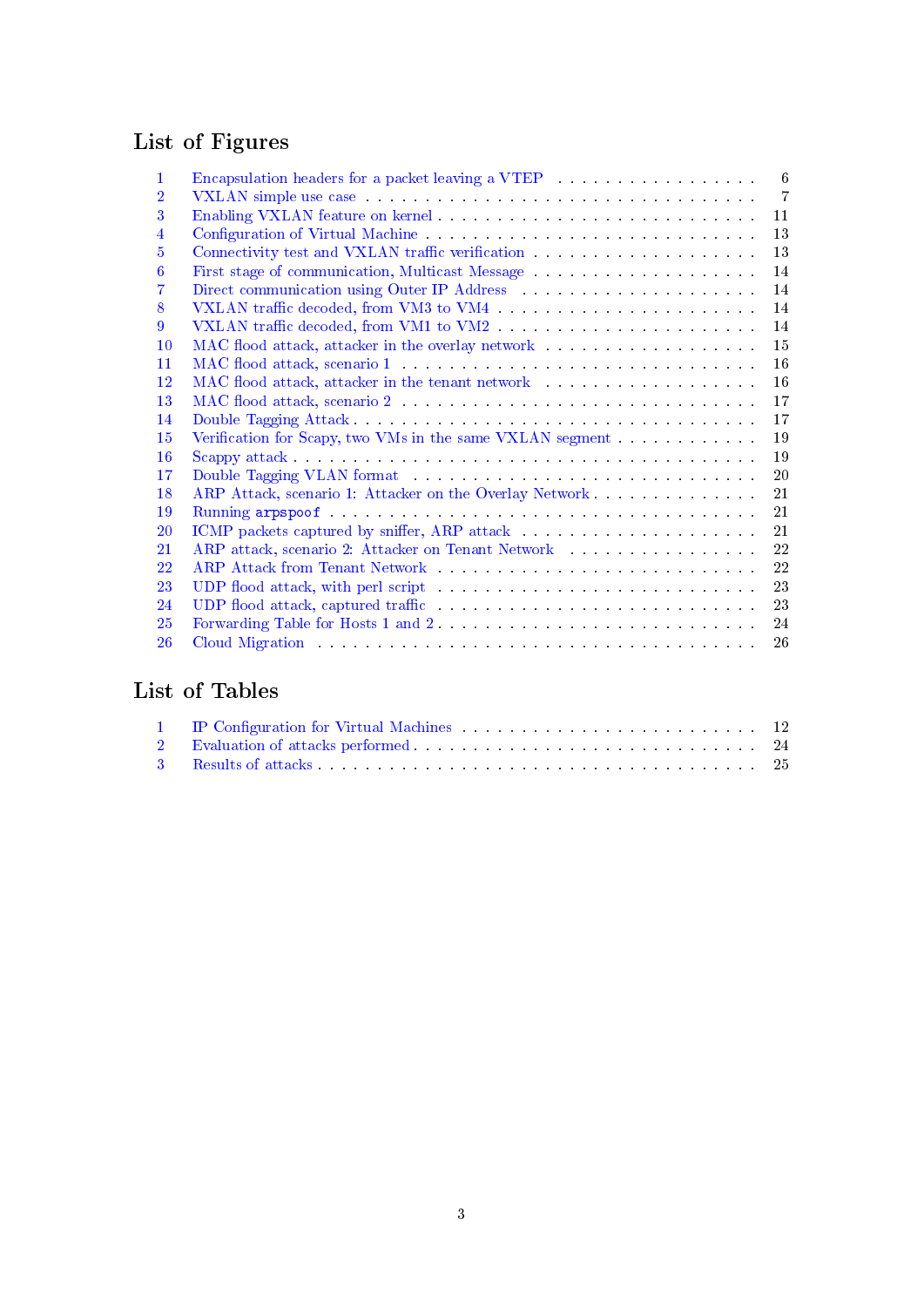## <span id="page-4-0"></span>1 Introduction

In current cloud infrastructure of service providers, most of the servers are virtual machines (VMs). Sometimes VMs need to be migrated from one environment to another. Currently migration between different environments is done by connecting them on a layer 2 infrastructure with IEEE standard (802.1Q tags or QinQ). However, there are some limitations, in a VLAN environment, migration can only be done using Layer 2. VXLAN (Virtual eXtensible Local Area Network) came as a solution and has been submitted to the IETF for standardization [\[1\]](#page-29-0). This protocol can extend logical networks in different Layer 2 domains via a Layer 3 network. The purpose of this project is to deploy a security assessment on a VXLAN environment to see if there are differences between a VLAN and a VXLAN-based network.

Security assessments on a VXLAN environment have not yet been fully deployed, even in the IETF draft where some security considerations are mentioned, indicates that there are still no data on any security tests measurements [\[2\]](#page-29-1). For this project, some known VLAN attacks were deployed on a VXLAN environment and verified if these attacks were feasible or not.

The VXLAN environment was configured using a Linux kernel tunnel device [\[3\]](#page-29-2).

#### <span id="page-4-1"></span>1.1 Research

This project is the first of two projects in the master course "System and Networking Engineering" in the University of Amsterdam, and is result of four weeks of research.

#### <span id="page-4-2"></span>1.1.1 Research question

The main research question of this research project is:

How feasible are the known VLAN attacks in a VXLAN environment?

This question can be split into different subquestions:

- Of the known VLAN attacks, which attacks were successful?
- What is the difference between this attacks in a VLAN and a VXLAN environment?
- Is there any way to mitigate this attacks or how to prevent them?
- How is the process of cloud migration in a VXLAN environment?

## <span id="page-4-3"></span>1.1.2 Scope

There are a few topics concerning security in the VXLAN technology, but the aim of this project is limited by deploying the known VLAN attacks in the VXLAN environment and determine how feasible they are.

To build the VXLAN environment three alternatives are tested, but the one used is the VXLAN feature on the Linux kernel.

#### <span id="page-4-4"></span>1.1.3 Related work

Security flaws on a VXLAN-based network have not been fully tested or documented, but some security concerns have been pointed out [\[4\]](#page-29-3), like session hijacking and other existing network security issues such as ARP spoofing, broadcast storms, and others [\[5\]](#page-29-4).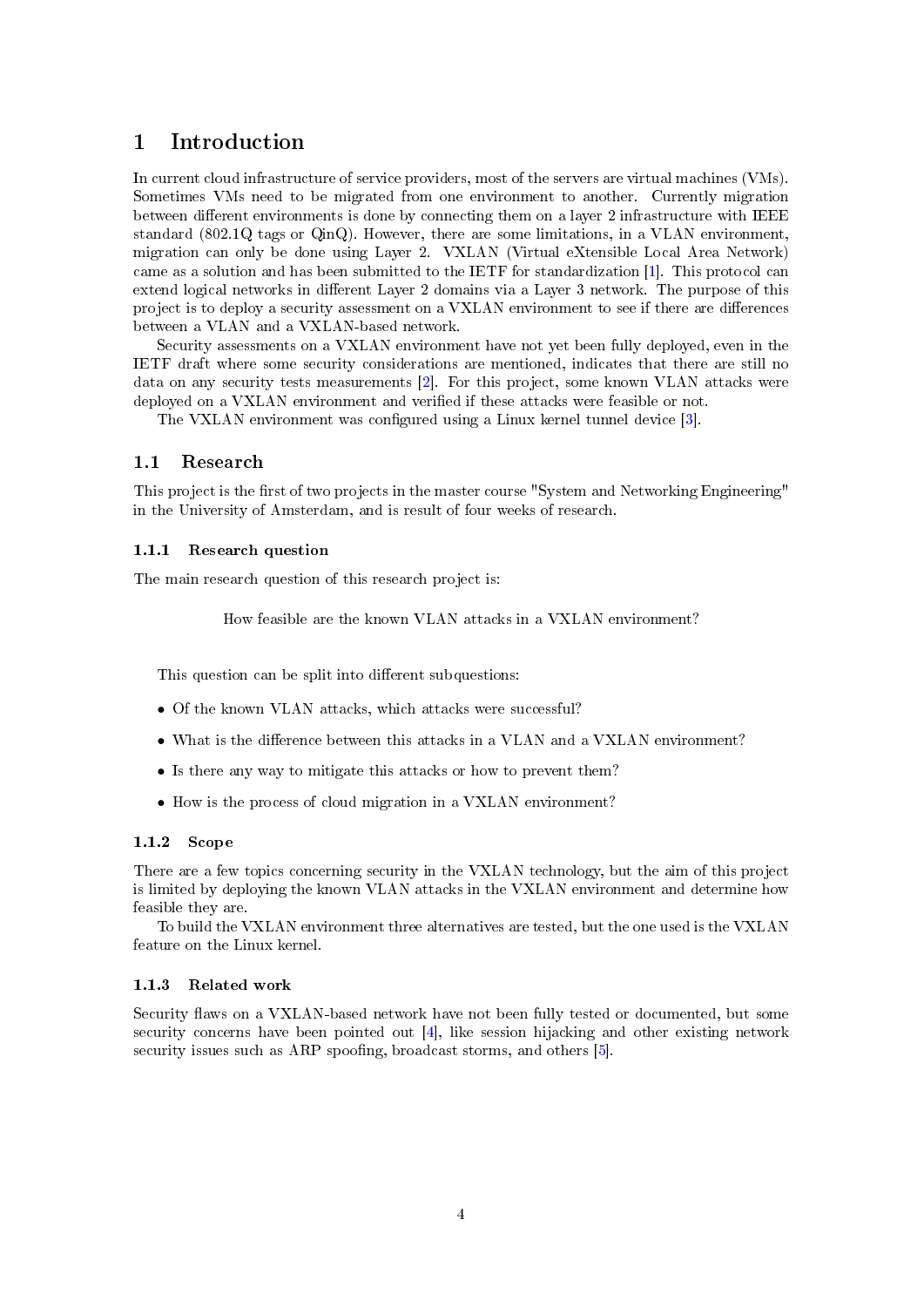## <span id="page-5-0"></span>2 Virtual eXtensible LAN

## <span id="page-5-1"></span>2.1 Introduction to VXLAN

In the cloud environment, customer demand has increased in recent years, and because of this, the actual physical infrastructure of data centers is required to support large numbers of virtual machines hosted on physical servers. Each virtual machine has its own MAC address and IP address and hosts are grouped in their according VLAN, but in a large production scenario, one might need to group thousands of hosts in one single VLAN. The limitation of VLAN identifiers is 4096.

Another requirement for a large production scenario, where multiple tenants exist, is to isolate them completely from each others traffic, and this is not optimal to implement over a shared network infrastructure.

Another requirement for virtualized environments is to have a Layer 2 network scale across the entire data center.

To address these requirements pointed out above and other requirements, Virtual eXtensible LAN provides an encapsulation scheme, which uses an overlay network to carry the MAC traffic from the individual Virtual Machines in an encapsulated format over a logical tunnel [\[6\]](#page-29-5).

### <span id="page-5-2"></span>2.2 VXLAN Implementation

Network devices process VXLAN traffic transparently, that is, encapsulating traffic and routing it as IP traffic. VXLAN gateways, also called Virtual Tunnel End Points (VTEP), provide the encapsulation/de-encapsulation function. VTEP can be bridges in the hypervisor, VXLAN aware VM applications or VXLAN capable switches hardware.

Each VXLAN network segment is associated with a unique 24-bit VXLAN Network Identi fier (VNI). The 24-bit address space allows scaling virtual networks beyond the 4096 available with 802.1Q to 16.7 million possible virtual networks. However, multicast and network hardware limitations reduce the real usable number of virtual networks.

Virtual machines on a VXLAN segment, do not require any special configuration, since all the encapsulation/de-encapsulation process takes part on the VTEP.

#### <span id="page-5-3"></span>2.2.1 VXLAN frame encapsulation and forwarding

These following forwarding rules are applied in the VTEP:

- $\bullet$  If two virtual machines try to communicate, and both reside on the same host, traffic is locally switched and no VXLAN encapsulation/de-encapsulation is performed.
- $\bullet$  If two virtual machines try to communicate, and they reside on different hosts, all traffic is encapsulated/de-encapsulated with the appropriate VXLAN header in the built in VTEP and forwarded to the destination VTEP based on its local table, also called Forwarding Data Base (FDB), the destination VTEP will de-encapsulate the packet and deliver it to the recipient virtual machine.
- For unknown traffic or broadcast/multicast traffic, the local VTEP encapsulates the packet in a VXLAN header and multicasts the encapsulated frame to the VNI multicast address that is assigned to the VNI. The recipient VTEP sees the packet and processes it as normal unicast  $traffic$ .

#### <span id="page-5-4"></span>2.2.2 Encapsulation format

For a packet leaving the VTEP, the encapsulation is as follows, see Figure: [1.](#page-6-0)

And adding to this headers, there is the original payload and lastly the Frame Checksum Sequence (FCS) for the Outer Ethernet Frame.

VXLAN traffic is encapsulated in a UDP packet, with the following overhead on each packet: Outer Ethernet header (14) + UDP header (8) + IPv4 header (20) + VXLAN header (8) = 50 bytes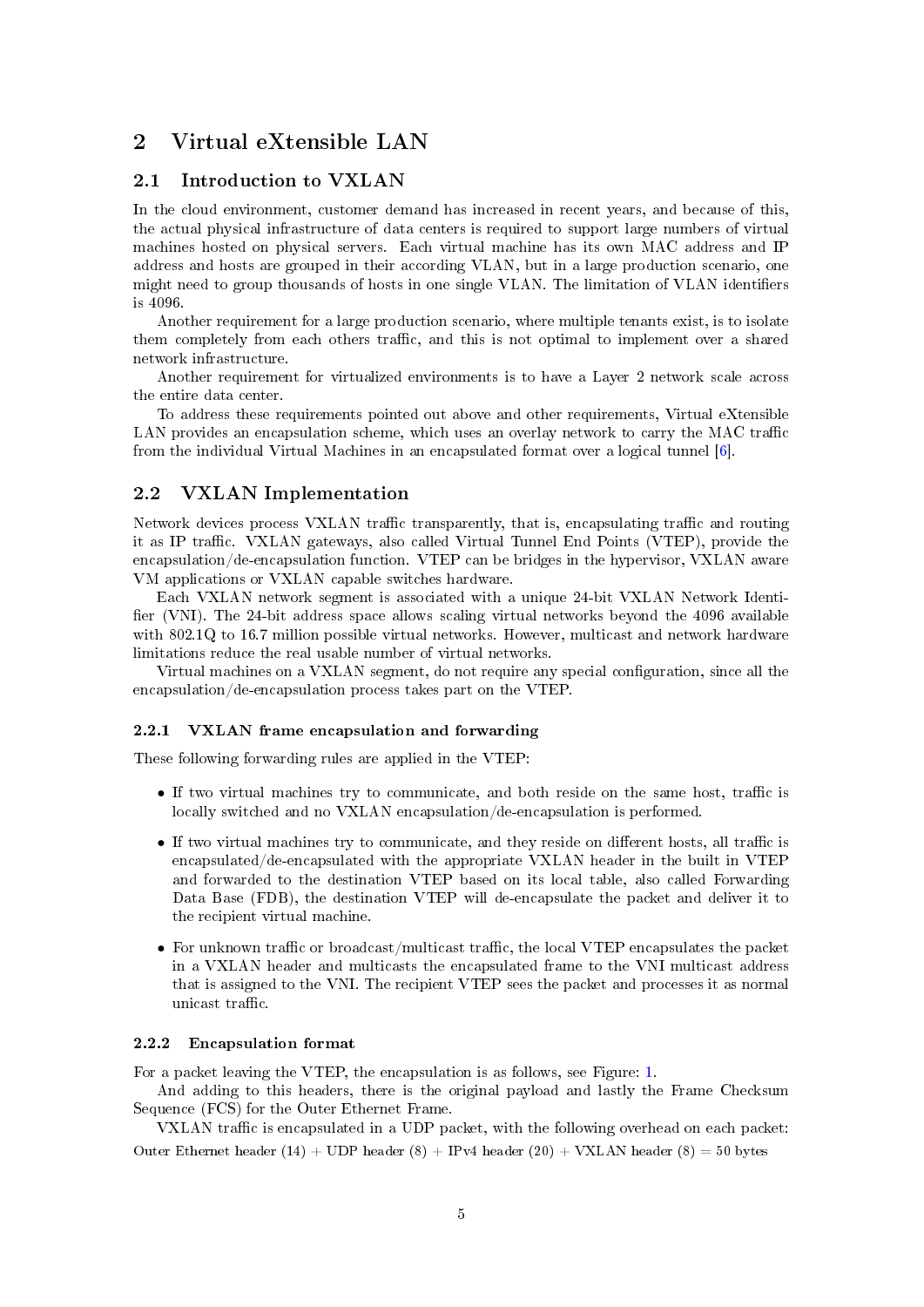#### Outer Ethernet Header

<span id="page-6-0"></span>

| 0 1 2 3 4 5 6 7 8 9 10 11 12 13 14 15 16 17 18 19 20 21 22 23 24 25 26 27 28 29 30 31 |  |  |  |                                      |  |  |  |  |  |                               |  |  |  |  |  |  |
|---------------------------------------------------------------------------------------|--|--|--|--------------------------------------|--|--|--|--|--|-------------------------------|--|--|--|--|--|--|
|                                                                                       |  |  |  |                                      |  |  |  |  |  | Outer Destination MAC Address |  |  |  |  |  |  |
|                                                                                       |  |  |  | Outer Destination MAC Address        |  |  |  |  |  | Outer Source MAC Address      |  |  |  |  |  |  |
|                                                                                       |  |  |  |                                      |  |  |  |  |  | Outer Source MAC Address      |  |  |  |  |  |  |
|                                                                                       |  |  |  | $\text{Optn}$ Ethtype = C-Tag 802.1Q |  |  |  |  |  | Outer VLAN Tag Information    |  |  |  |  |  |  |
|                                                                                       |  |  |  | Ethertype $= 0x0800$                 |  |  |  |  |  |                               |  |  |  |  |  |  |

#### Outer IPv4 Header

| 0 1 2 3 4 5 6 7 8 9 10 11 12 13 14 15 16 17 18 19 20 21 22 23 24 25 26 27 28 29 30 31 |                                                               |  |  |                                |  |  |  |  |  |       |  |  |          |              |  |                 |  |  |
|---------------------------------------------------------------------------------------|---------------------------------------------------------------|--|--|--------------------------------|--|--|--|--|--|-------|--|--|----------|--------------|--|-----------------|--|--|
| Version                                                                               | <b>IHL</b>                                                    |  |  | Type of Service                |  |  |  |  |  |       |  |  |          | Total Length |  |                 |  |  |
|                                                                                       |                                                               |  |  |                                |  |  |  |  |  | Flags |  |  |          |              |  | Fragment Offset |  |  |
|                                                                                       | <b>Identification</b><br>$ Protocol=17(UDP) $<br>Time to Live |  |  |                                |  |  |  |  |  |       |  |  | Checksum |              |  |                 |  |  |
|                                                                                       | Outer Source IPv4 Address                                     |  |  |                                |  |  |  |  |  |       |  |  |          |              |  |                 |  |  |
|                                                                                       |                                                               |  |  | Outer Destination IPv4 Address |  |  |  |  |  |       |  |  |          |              |  |                 |  |  |

#### Outer UDP Header

|  |  |  |            |  | 0 1 2 3 4 5 6 7 8 9 10 11 12 13 14 15 16 17 18 19 20 21 22 23 24 25 26 27 28 29 30 31 |  |  |  |  |                         |  |  |              |  |  |  |
|--|--|--|------------|--|---------------------------------------------------------------------------------------|--|--|--|--|-------------------------|--|--|--------------|--|--|--|
|  |  |  |            |  | Source $Port = XXX$                                                                   |  |  |  |  | Dest. Port $=4789/8472$ |  |  |              |  |  |  |
|  |  |  | UDP Length |  |                                                                                       |  |  |  |  |                         |  |  | UDP Checksum |  |  |  |

#### VXLAN Header

| 0 1 2 3 4 5 6 7 8 9 10 11 12 13 14 15 16 17 18 19 20 21 22 23 24 25 26 27 28 29 30 31 |  |  |  |  |                          |  |  |  |  |          |  |  |  |                 |  |  |
|---------------------------------------------------------------------------------------|--|--|--|--|--------------------------|--|--|--|--|----------|--|--|--|-----------------|--|--|
|                                                                                       |  |  |  |  |                          |  |  |  |  | Reserved |  |  |  |                 |  |  |
|                                                                                       |  |  |  |  | VXLAN Network Identifier |  |  |  |  |          |  |  |  | <b>Reserved</b> |  |  |

#### Inner Ethernet Header

| $\Omega$ |  |  |  |                               |  |  |  |  |  | 1 2 3 4 5 6 7 8 9 10 11 12 13 14 15 16 17 18 19 20 21 22 23 24 25 26 27 28 29 30 31 |  |  |  |  |  |  |
|----------|--|--|--|-------------------------------|--|--|--|--|--|-------------------------------------------------------------------------------------|--|--|--|--|--|--|
|          |  |  |  |                               |  |  |  |  |  | Inner Destination MAC Address                                                       |  |  |  |  |  |  |
|          |  |  |  | Inner Destination MAC Address |  |  |  |  |  | Inner Source MAC Address                                                            |  |  |  |  |  |  |
|          |  |  |  |                               |  |  |  |  |  | Inner Source MAC Address                                                            |  |  |  |  |  |  |
|          |  |  |  | $Optn!Ethtype = C-Tag 802.1Q$ |  |  |  |  |  | Inner VLAN Tag Information                                                          |  |  |  |  |  |  |
|          |  |  |  | $Ethertype = 0x0800$          |  |  |  |  |  |                                                                                     |  |  |  |  |  |  |

Figure 1: Encapsulation headers for a packet leaving a VTEP

Since all network devices need to handle 50 bytes greater than maximum transmission unit (MTU) size for the expected frame, the MTU must be adjusted for all devices that will carry VXLAN traffic. This includes the core network devices such as switches, routers and the VTEP device [\[7\]](#page-29-6).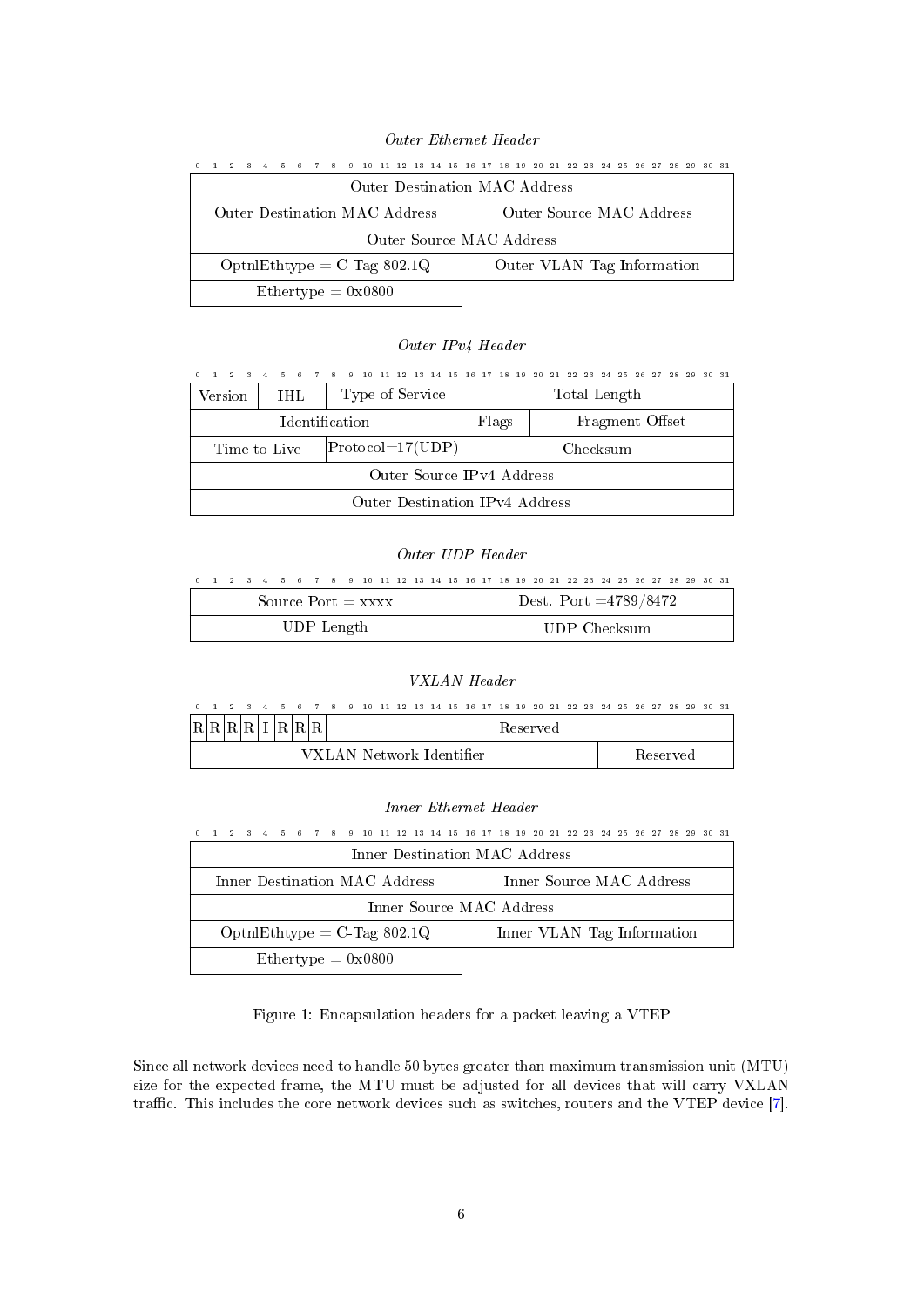## <span id="page-7-0"></span>2.3 VM to VM communication

<span id="page-7-1"></span>The basic use for VXLAN is to connect two virtual machines and make them look like they are in they are attached in the same layer two domain, even if the underlying network is not the same for each virtual machine, see Figure [2.](#page-7-1)



Figure 2: VXLAN simple use case

When two virtual machines try to communicate, they need to know each others MAC address, and the process of communication is as follows:

- VM1 sends an ARP packet requesting the MAC address associated with VM2.
- The ARP request is encapsulated by VTEP1 into a multicast packet to the multicast group associated with VNI.
- All VTEPs in the network see this multicast packet and the association of VTEP1 and VM1 to its VXLAN table (Forwarding Data Base).
- VTEP2 receive the multicast packet and de-encapsulates it, and sends the original ARP packet to the port group associated with the intended VNI .
- When VM2 sees the ARP packet, replies back with its MAC address.
- VTEP2 encapsulates the response in a unicast IP packet and sends it back to VTEP1.
- VTEP1 de-encapsulates the packet and passes it on to VM1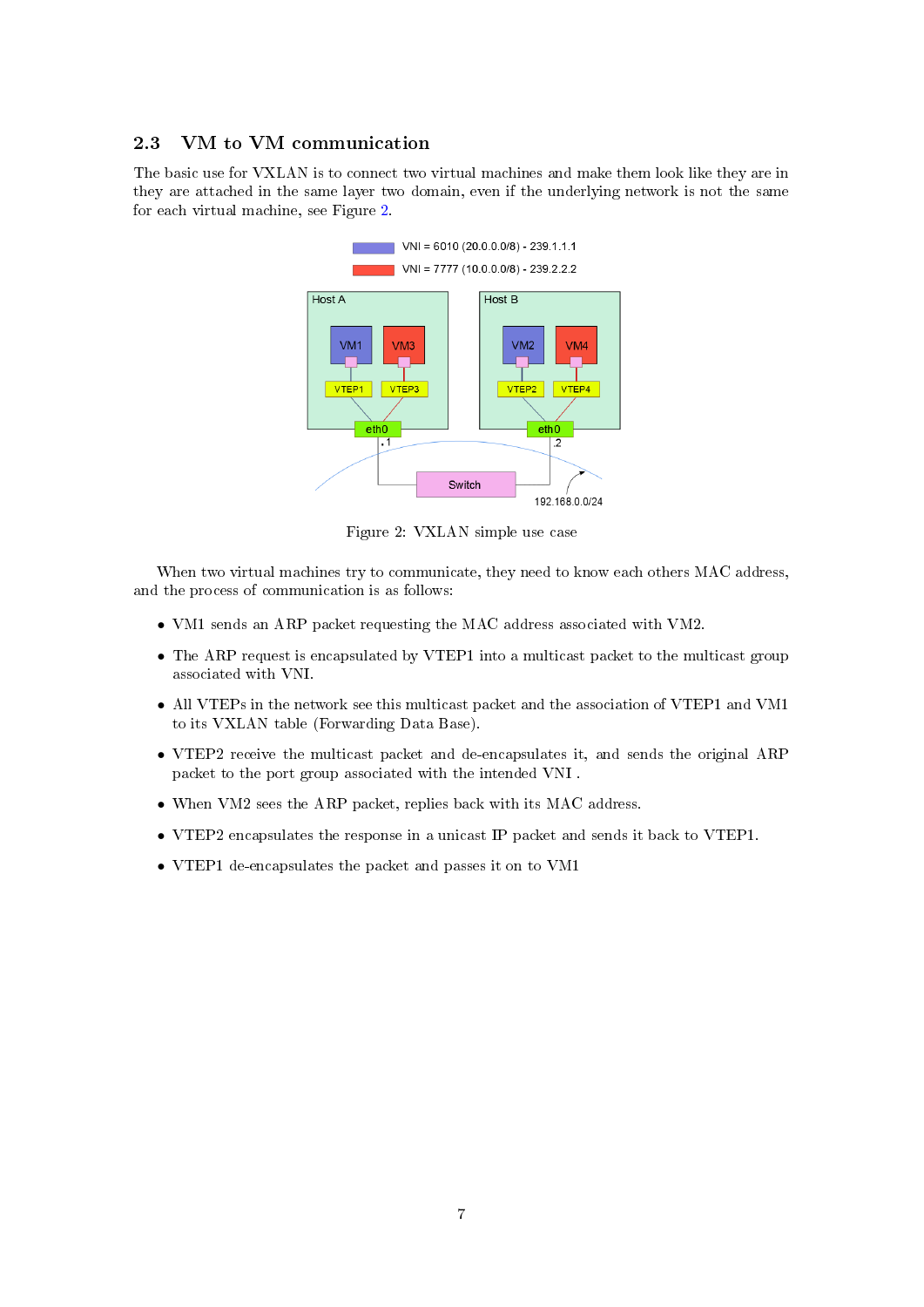## <span id="page-8-0"></span>3 VLAN vs. VXLAN

In this chapter, a smal discussion is made about the conceptual differences between VLAN and VXLAN techniques and the hypotheses about the expected results for this research project.

#### <span id="page-8-1"></span>3.1 Overview

VLAN is a technique to create independent logical networks within the same physical network, this technique uses the IEEE  $802.1Q$  protocol to tag packets to identify traffic comming from a particular VLAN. It runs directly over the Ethernet frame with an Ethertype of value 0x8100. It allows to have up to 4096 virtual network identifiers (VNI).

VXLAN provides the same service to End Systems as a VLAN, this technology allows to have up to 16 million logical networks by using a VXLAN header with a virtual network identifier of 24 bits. Layer 2 segments generated by the virtual hosts are encapsulated in VXLAN/UDP/IP headers and are sent as regular IP packets over a regular layer 3 network.

VXLAN as in VLAN, has no control plane, that means that it still uses the same layer 2 mechanism to communicate (dynamic MAC learning). In a VXLAN environment, layer 2 flooding mechanisms, that is broadcast and multicast, use multicasting techniques between the communicating hosts in the overlay network, ideally a dedicated multicast group per VNI, so that only those hosts, that run virtual machines in that particular segment get the multicast. This is achieved by using ARP in a VLAN based network.

In a VLAN environment, communication between two hosts is done by using the same VNI, or by using trunking ports to carry multiple VLAN tags. For a VXLAN based network, all communication between hosts uses IP, therefore there is no requirement to use trunk ports to communicate two hosts. This translates to no more per tenant VLAN trunking on server ports, which is an issue in large scale cloud environments, where there are multiple tenants.

#### <span id="page-8-2"></span>3.2 Security

Concerning to security, all layer 2 VLAN attacks are known to be successful when the proper security guidelines are not followed. In this research project the following attacks are about to be assessed:

- MAC Flooding attacks
- Double Encapsulation attacks
- ARP Attack
- UDP Flood Attack

The MAC Flooding attack in a VLAN environment is an exploit of a limitation of the way the switches and bridges work. There is a limit of addresses that can be learned in the memory of the switch, therefore, an attacker may flood the network with random MAC addresses and make the switch act as a hub, redirecting all traffic to addresses that cannot be learned anymore. The hypothesis for the outcome of this attack in a VXLAN environment is that, since the communication between virtual machines is encapsulated within UDP packets, the switch will not see this traffic and it will be discarded.

The Double Encapsulated attack has the main goal to send traffic to a host that belongs to a different VLAN by adding an additional 802.1Q header to the original frame. In a VXLAN environment, the goal is to add an additional VXLAN header to the original packet, and see how the packet is processed by the core network devices, in this case, the switch that communicates the two hypervisors.

The ARP attack has the goal to fool the switch into forwarding packets to a malicious device that claims to be the legitimate destination. In a VXLAN environment, the attacker may be either on the overlay network, and on the VXLAN segment of the two communicating virtual machines, and for both scenarios the traffic should be intercepted by the attacker. For the scenario where the attacker is on the overlay network, that is the physical network, where the hypervisors are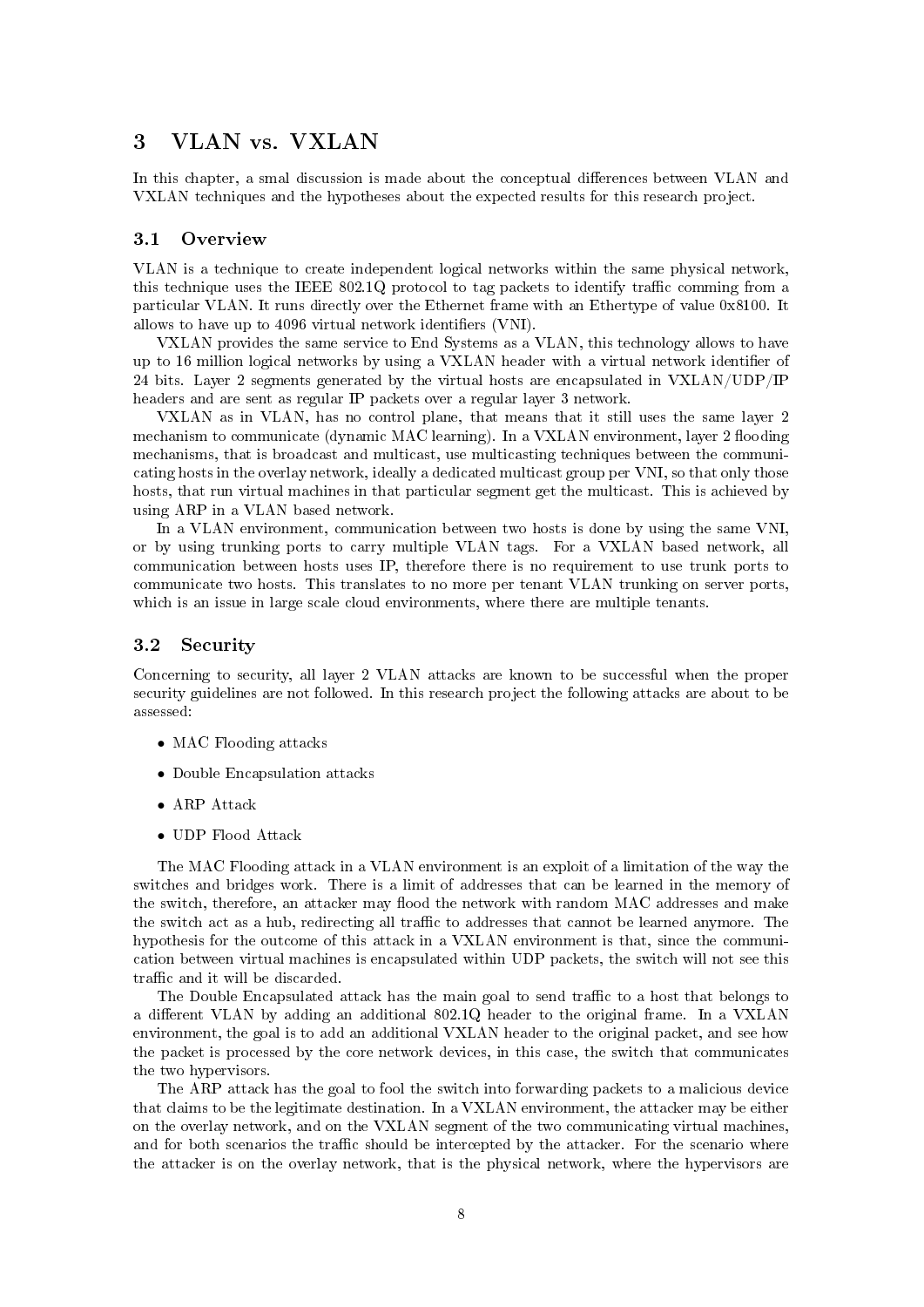located, all traffic coming from the virtual machines should be intercepted, knowing beforehand that the communication is encapsulated. With the attacker in the logical network, that is the same VXLAN segment where the virtual machines are communicating, the communication should be redirected to the attacker with no problem.

The UDP Flood attack has as main goal to flood the network with UDP packets and then cause a Denial of Service between two hosts that are trying to communicate. It is known that in a VLAN environment, the target host will become unreachable for other hosts in the network. In a VXLAN environment, this attack should behave as it does on a VLAN environment, taking into account that all communication is encapsulated in UDP packets.

In a layered scheme as is present in the OSI model, if one layer is victim of an attack, then all communications may be compromised without other layers being aware of the problem. In a VXLAN-based network, this behaviour should not be dierent from a VLAN-based environment.

## <span id="page-9-0"></span>4 Approach

The approach of this project is mainly trying to answer the research questions proposed in the Introduction. In order to do this, the following procedure is going to take place:

- Build the VXLAN prototype
- Deploy the security assessment on the prototype
- Focus on the most successful attacks
- Understand how this attacks work to give a solution on how to mitigate or prevent them.

## <span id="page-9-1"></span>5 Implementation

#### <span id="page-9-2"></span>5.1 Building the VXLAN prototype

To build the VXLAN prototype, the following design was used, see Figure [2,](#page-7-1) where Host A and Host B, represent two clusters on different data centers, physically connected and both are in the same network, for the purpose of the prototype, this network is 192.168.0.0/24.

Two Virtual Machines reside on each host, and each Virtual Machine is in a different VXLAN segment (VNI), that is 6010 and 7777. Virtual Machines that are in the same VXLAN segment can communicate with each other.

The VXLAN segment with ID 6010 is associated with the multicast group 239.1.1.1, and every Virtual Machine is in network 20.0.0.0/8.

The VXLAN segment with ID 7777 is associated with the multicast group 239.2.2.2, and every Virtual Machine is in network 10.0.0.0/8.

#### Available options to deploy a VXLAN environment

There are a few options to configure VXLAN, and for the purpose of the project the following options were tested:

- VMware vSphere products
- VMware vSphere with Cisco Nexus 1000V
- Linux Kernel modification to support VXLAN

To build the VXLAN environment, the Linux option was used, and the configuration is as follows: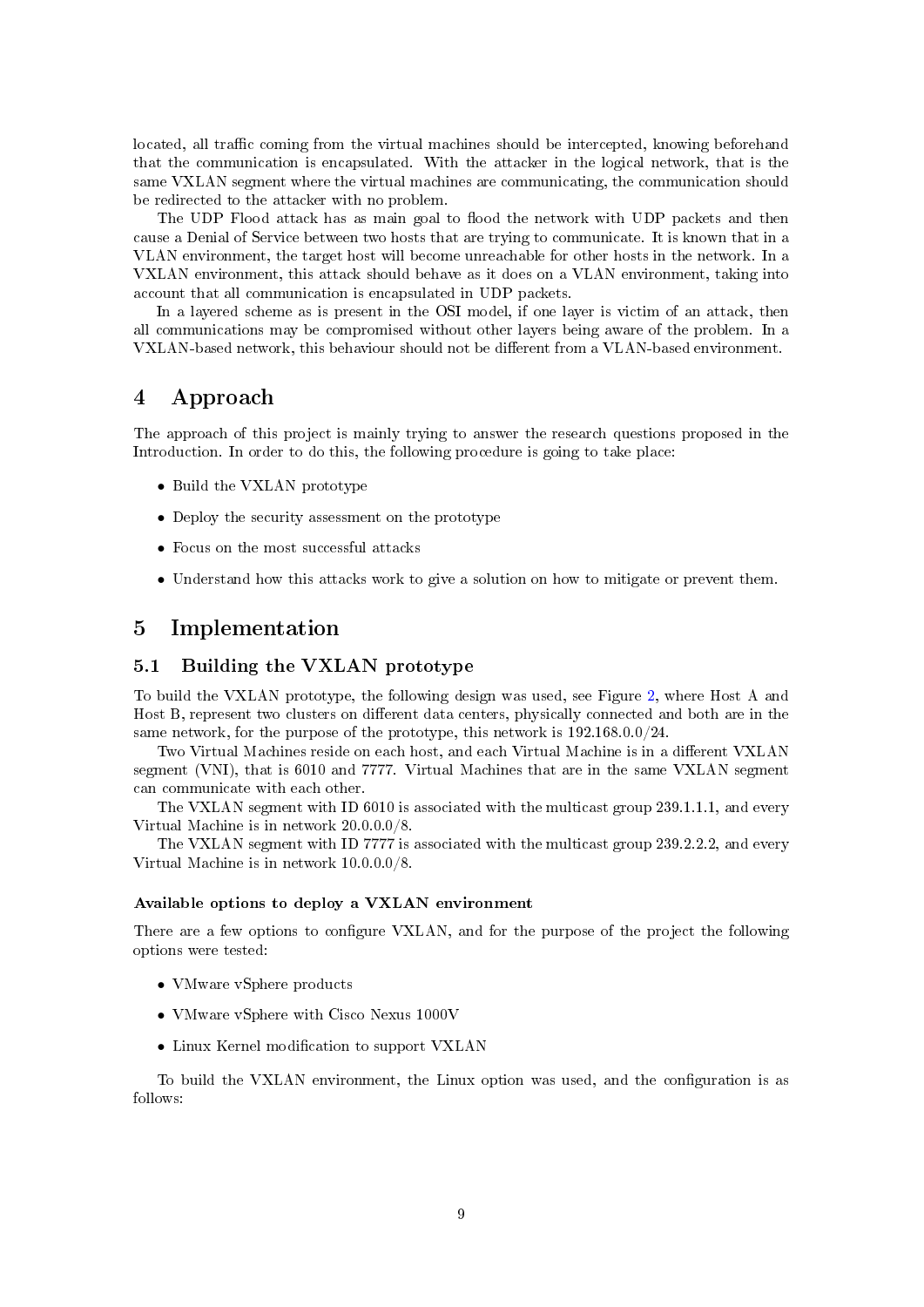#### Virtual Tunnel End Point implementation (VTEP)

VXLAN is supported in at least kernel's version 3.7.0, for this purpose, to implement the VTEP, the kernel version that was used is version 3.12.8. The kernel used for this purpose was modified to enable VXLAN features, as well as the latest version of iproute2 (3.12.0) which supports VXLAN commands needs to be installed. The latest version of Debian (Debian 7.3.0) as the Operating System was used.

#### Compiling the kernel

In order to enable the VXLAN feature, which by default is disabled, the kernel has to be modified and later re-compiled. The following steps need to be followed:

- Before installing a new kernel, the following packages need to be installed: bzip2, fakeroot, kernel-packages, ncurses-dev
- Download the latest version of kernel, in this case the latest version at the moment is linux-13.12.8 [\[8\]](#page-29-7).
- $\bullet$  Decompress the file.
	- $-$  tar  $-xJf$  linux-3.12.8.tar.xz
- Under the /usr/src/ directory, create a soft link, which will contain all the uncompressed  $files$ .
	- $-$  ln  $-$ s linux $-3.12.8$  linux
- A patch to support a TTL more than 1 for multicast packets needs to be applied [\[9\]](#page-29-8).
	- pwd: /src/usr/linux/drivers/net/
	- $-p_1 \leq v_1$  and  $v_2$  =  $v_2$  =  $v_3$  =  $v_4$  =  $v_5$  =  $v_6$  =  $v_7$  =  $v_8$  =  $v_7$  =  $v_8$  =  $v_7$  =  $v_8$  =  $v_9$  =  $v_9$  =  $v_9$  =  $v_9$  =  $v_9$  =  $v_9$  =  $v_9$  =  $v_9$  =  $v_9$  =  $v_9$  =  $v_9$  =  $v_9$  =  $v_9$  =  $v_9$
- Prepare the compiling process.
	- $-$  make clean & make mrproper
- $\bullet$  Copy the running configuration of the boot file
	- cp /boot/config-'uname  $-r'$  ./.config
- Enable the VXLAN feature in the configuration command
	- $-$  make menuconfig, see Figure [3.](#page-11-0)
	- $-$  To enable the VXLAN feature: Device Drivers >Network device support >Virtual eXtensible Local Area Network (VXLAN), mark with <Y>key.
- After every modification has been made, the following command has to be run:
	- make-kpkg clean
	- fakeroot make-kpkg initrd append-to-version=-vxlan\_customized kernel\_image kernel\_headers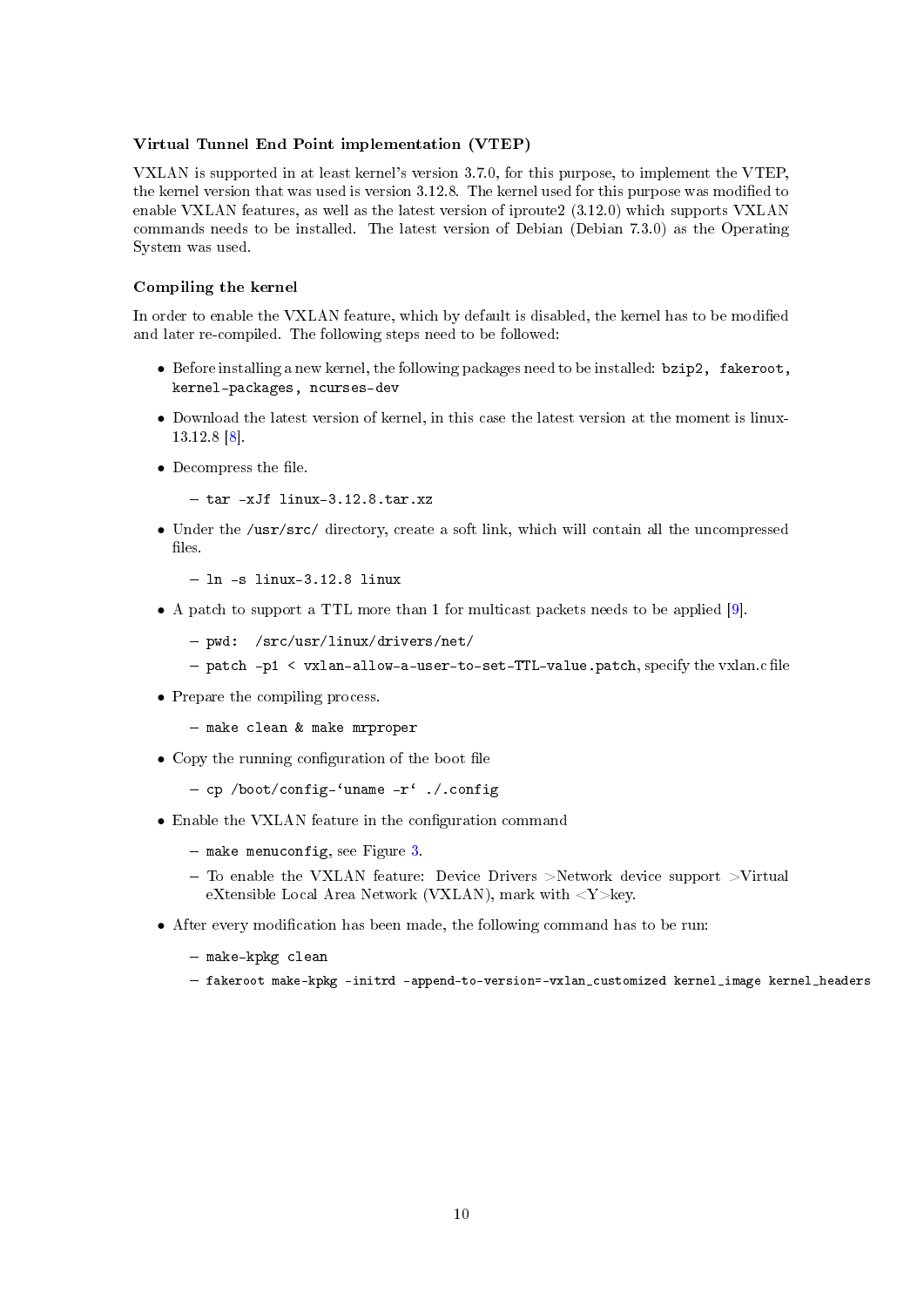<span id="page-11-0"></span>

| .config - Linux/x86 3.12.8 Kernel Configuration<br>> Device Drivers > Network device support                                                                                                                                                                        |
|---------------------------------------------------------------------------------------------------------------------------------------------------------------------------------------------------------------------------------------------------------------------|
| Network device support<br>Arrow keys navigate the menu. < Enter> selects submenus ---> (or empty<br>submenus ----). Highlighted letters are hotkeys. Pressing <y><br/>includes, <n> excludes, <m> modularizes features. Press <esc><esc> to</esc></esc></m></n></y> |
| $[ * ]$<br>Fibre Channel driver support<br> M><br>Intermediate Functional Block support<br>$\leq$ ><br>Ethernet team driver support<br>M ><br>MAC-VLAN support<br>MAC-VLAN hasod tan driver<br>$-M>$                                                                |
| kЪ<br>Virtual eXtensible Local Area Network (VXLAN)<br>Network console logging support<br>$1$<br>$[$ *]<br>Dynamic reconfiguration of logging targets<br>$\lceil$ $\rceil$<br>Netpoll traffic trapping<br>M ><br>Universal TUN/TAP device driver support<br>$v(+)$  |
| $\leq$ Select> < Exit > < Help > < Save > < Load >                                                                                                                                                                                                                  |

Figure 3: Enabling VXLAN feature on kernel

#### Building the kernel

The files created, have to be installed to build the new customized kernel:

- 1. linux-image-3.12.8-vxlan\_3.12.8-vxlan\_customized-10.00.Custom\_amd64.deb
- 2. linux-headers-3.12.8-vxlan\_3.12.8-vxlan\_customized-10.00.Custom\_amd64.deb

This following command will install the new modified kernel with all features previously enabled:

- dpkg -i linux-image-3.12.8-vxlan\_3.12.8-vxlan\_customized-10.00.Custom\_amd64.deb
- dpkg -i linux-image-3.12.8-vxlan\_3.12.8-vxlan\_customized-10.00.Custom\_amd64.deb

## Installing iproute2

VXLAN features are available on the new version of iproute, to install iproute, the following packages must be installed first:

```
pkg-config, iptables-dev, bison, flex, db4.8-util, libgdbm-dev, libperl-dev, libsasl2-dev
  To install iproute2:
```
- apt-get install pkg-config iptables-dev bison flex db4.8-util libgdbm-dev libperl-dev libsasl2-dev libdb\*-dev
- ./configure
- make
- make install

#### Creating VXLAN interface (VTEP)

To create a new VTEP, the following commands have to be run:

#### For Host A, VNI 6010:

- ip link add vxlan0 type vxlan id 6010 group 239.1.1.1 ttl 4 dev eth0
- ip addr add 20.0.0.1/8 dev vxlan0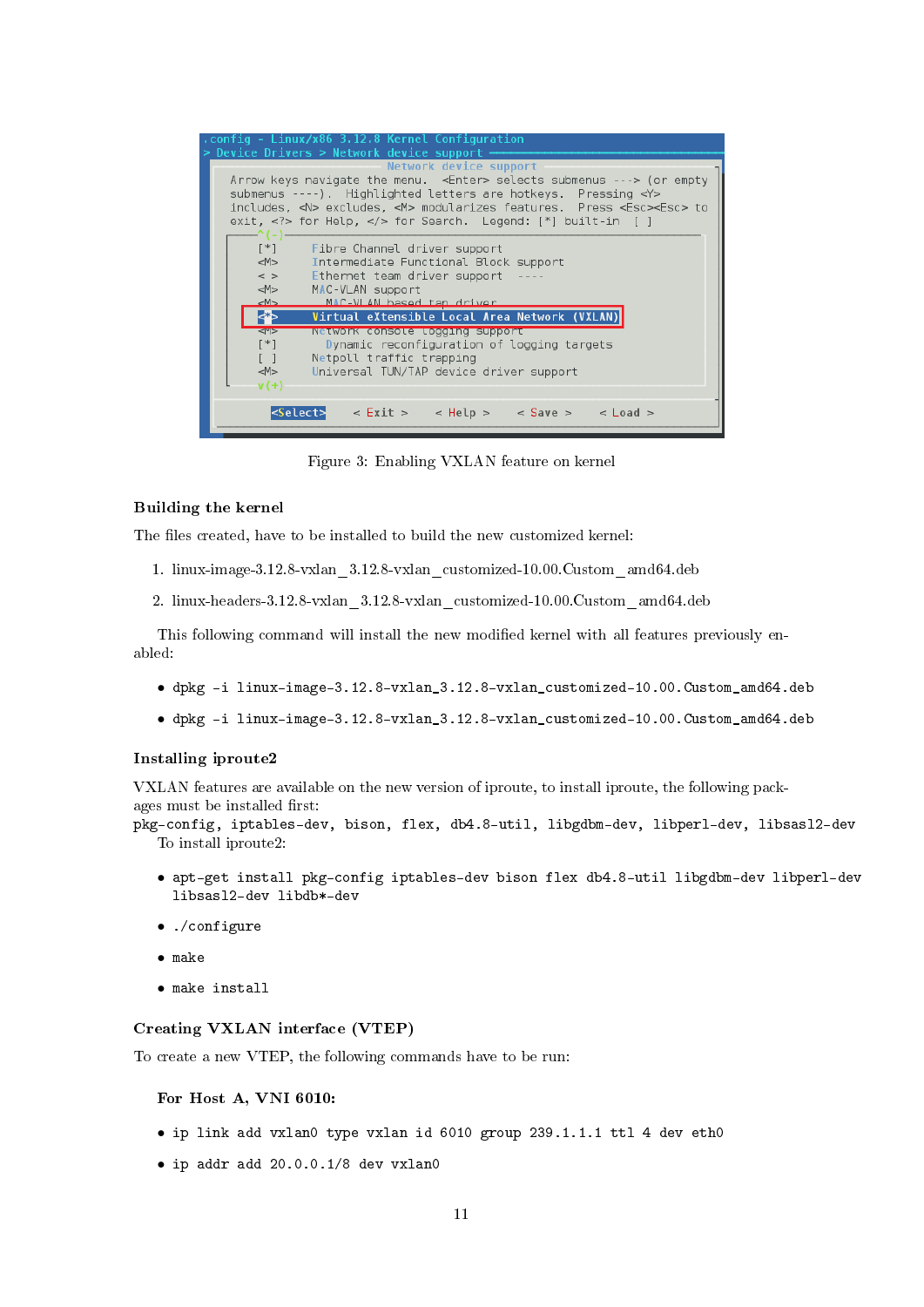• ip link set up vxlan0

For Host A, VNI 7777:

- ip link add vxlan0 type vxlan id 7777 group 239.2.2.2 ttl 3 dev eth0
- ip addr add 10.0.0.1/8 dev vxlan0
- ip link set up vxlan1

For Host B, VNI 6010:

- ip link add vxlan0 type vxlan id 6010 group 239.1.1.1 ttl 4 dev eth0
- ip addr add 20.0.0.2/8 dev vxlan0
- ip link set up vxlan0

For Host B, VNI 7777:

- ip link add vxlan0 type vxlan id 7777 group 239.2.2.2 ttl 3 dev eth0
- ip addr add 10.0.0.2/8 dev vxlan1
- ip link set up vxlan1

#### Creation and configuration of Virtual Machines

On each host (Host A and Host B), two virtual machines, in total four, were installed using Virtual Box software. The purpose is to verify connection between the Virtual Machines that belong to the same VNI.

<span id="page-12-1"></span>The configuration of the IP addresses for each Virtual Machine is as follows, see Table [1:](#page-12-1)

| Host   | Virtual Machine | IP address | Net mask  | Gateway  | <b>VTEP</b> |
|--------|-----------------|------------|-----------|----------|-------------|
| Host A | VM1             | 20.0.0.3   | 255.0.0.0 | 20.0.0.1 | yxlan0      |
|        | VM3             | 10.0.0.3   | 255.0.0.0 | 10.0.0.1 | yxlan1      |
| Host B | VM2.            | 20.0.0.4   | 255.0.0.0 | 20.0.0.2 | yxlan0      |
|        | VM4             | 10.0.0.4   | 255.0.0.0 | 10.0.0.2 | yxlan1      |

Table 1: IP Configuration for Virtual Machines

#### <span id="page-12-0"></span>5.1.1 Configuring VM to belong to certain VNI

To configure a VM to belong to a certain VNI, the configuration has to be done on the hypervisor, that is, the Virtual Box software, where the virtual NIC for the virtual machine must be bridged with the VXLAN interfaces previously created (vxlan0, vxlan1), see Figure [4.](#page-13-1)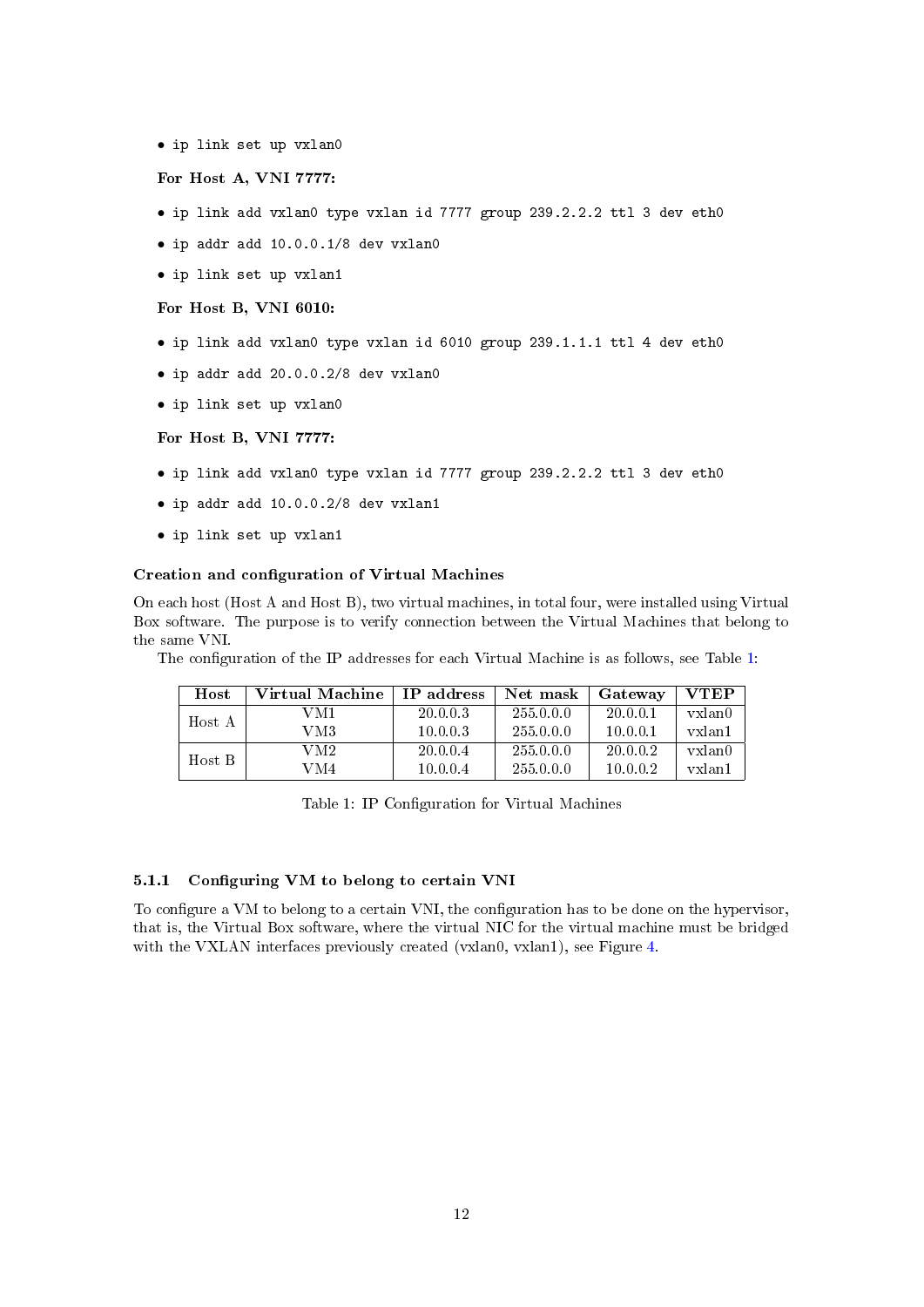<span id="page-13-1"></span>

| General        | Network                                       |
|----------------|-----------------------------------------------|
| System<br>п,   |                                               |
| 모<br>Display   | Adapter 1   Adapter 2   Adapter 3   Adapter 4 |
| ୭<br>Storage   | <b>▽</b> Enable Network Adapter               |
| Audio          | Attached to: Bridged Adapter                  |
| Network        | Name: <b>Mano</b>                             |
| Serial Ports   | Advanced                                      |
| USB            |                                               |
| Shared Folders |                                               |
|                |                                               |
|                |                                               |
|                |                                               |
|                |                                               |
|                |                                               |

Figure 4: Configuration of Virtual Machine

## <span id="page-13-0"></span>5.1.2 Connectivity tests

The connectivity tests were successful, the communication of Virtual Machines in the same VNI can communicate with each other.

<span id="page-13-2"></span>To verify if the environment is working, a sniffer is placed in the overlay network (i.e.  $192.168.0.0/24$ ), see Figure [5.](#page-13-2)



Figure 5: Connectivity test and VXLAN traffic verification

The result of the sniffing process was successful, in Figure [6,](#page-14-1) which shows the first stage of the VXLAN communication, in which a multicast message is sent to all the VTEPS in the network.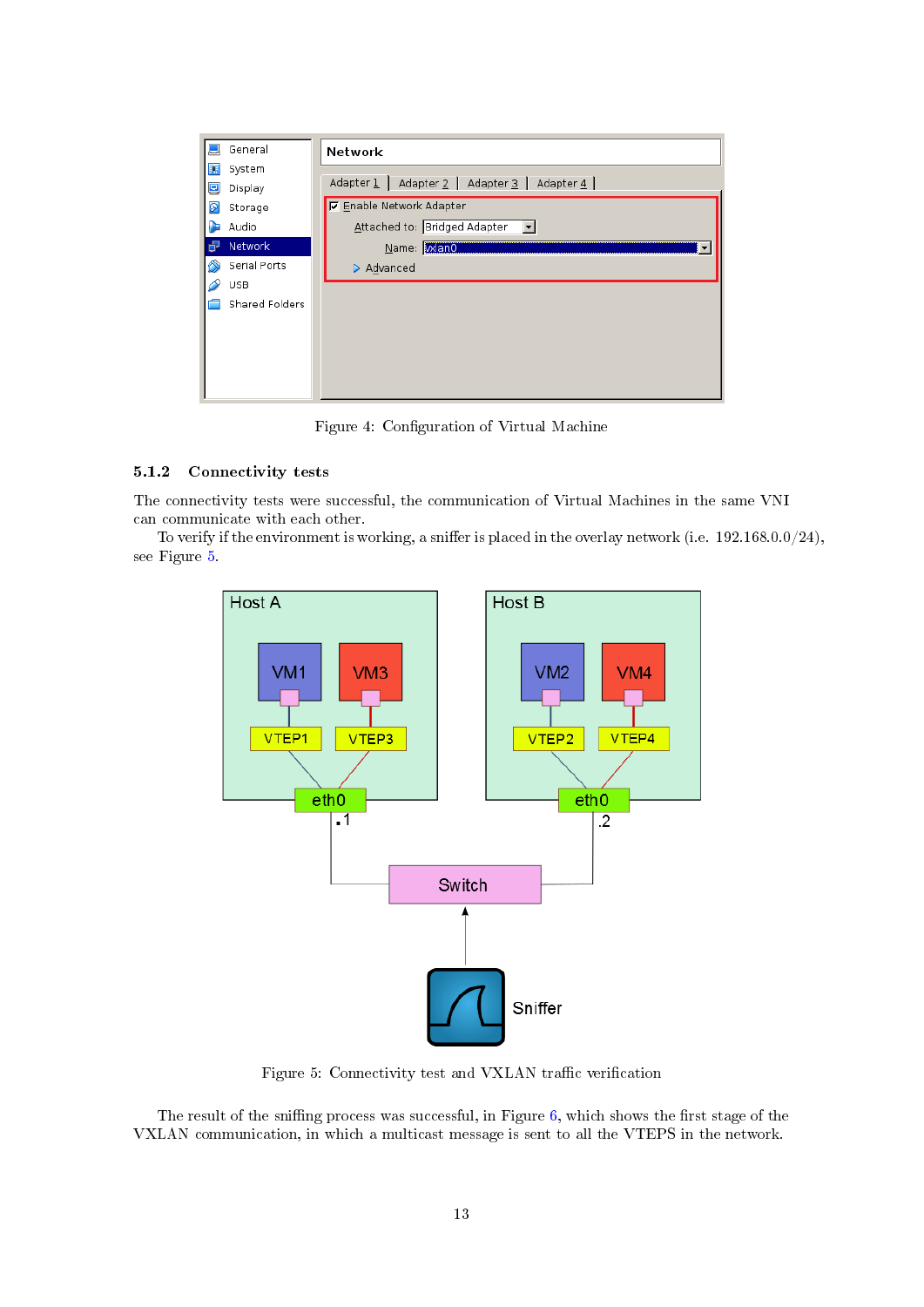<span id="page-14-1"></span>

| fe80::baac:6fff:fe8b:/d50  | TT02: Tb         | <b>MDNS</b> | 10/ Standard query 0x0000 PTR _1pps. _tcp. local, |
|----------------------------|------------------|-------------|---------------------------------------------------|
| fe80::baac:6fff:fe8b:7d50  | ff02::fb         | <b>MDNS</b> | 107 Standard query 0x0000 PTR _ipps._tcp.local,   |
|                            | $ff02 \cdot f h$ | <b>MDNS</b> | 107 Standard query 0x0000 PTR inns, tcn.local,    |
| 29 8.602934000 192.168.0.2 | 239.2.2.2        | UDP         | 392 Source port: 39047 Destination port: oty      |
| 30 8.603017000 192.168.0.2 | 239.2.2.2        | <b>UDP</b>  | 392 Source port: 39047 Destination port: otv      |
| 31 8.603038000 192.168.0.2 | 239.2.2.2        | <b>UDP</b>  | 392 Source port: 39047 Destination port: otv      |
| 32 8.603369000 192.168.0.2 | 239.2.2.2        | <b>UDP</b>  | 392 Source port: 39047 Destination port: otv      |
|                            |                  |             |                                                   |

Figure 6: First stage of communication, Multicast Message

And after that, all communication is sent directly using the Outer IP Address, see Figure [7.](#page-14-2)

<span id="page-14-2"></span>

| 247 55.149004000 192.168.0.1 | 192.168.0.2 | <b>UDP</b> | 92 Source port: 33421 Destination port: otv  |
|------------------------------|-------------|------------|----------------------------------------------|
| 248 55.149352000 192.168.0.2 | 192.168.0.1 | UDP        | 148 Source port: 50912 Destination port: otv |
| 249 55.149403000 192.168.0.2 | 192.168.0.1 | UDP        | 148 Source port: 50912 Destination port: otv |
| 250 55.149418000 192.168.0.2 | 192.168.0.1 | <b>UDP</b> | 148 Source port: 50912 Destination port: oty |
| 251 55.149430000 192.168.0.2 | 192.168.0.1 | UDP        | 148 Source port: 50912 Destination port: otv |
| 252 55.149759000 192.168.0.1 | 192.168.0.2 | <b>UDP</b> | 148 Source port: 43055 Destination port: otv |
| 253 55.149809000 192.168.0.1 | 192.168.0.2 | <b>UDP</b> | 148 Source port: 43055 Destination port: otv |
|                              |             |            |                                              |

Figure 7: Direct communication using Outer IP Address

As seen before, in both Figures [6](#page-14-1) and [7,](#page-14-2) the destination port is "otv", the reason is because the Linux implementation of VXLAN uses the same port as the OTV (Overlay Transport Virtualization) protocol [\[10\]](#page-29-9), which is a proprietary protocol from Cisco.

In order to see the actual VXLAN traffic, the decoding feature in the sniffer needs to be enabled, after that, the VXLAN traffic communication can be verified, being able to see all the headers for a VXLAN packet, see Figures [8](#page-14-3) and [9.](#page-14-4)

<span id="page-14-3"></span>

<span id="page-14-4"></span>

| ⊞ Ethernet II, Src: Parallel_b0:6e:42 (00:1c:42:b0:6e:42), Dst: Dell_8b:82:ab (b8:ac:6f:8b:82:ab)     |
|-------------------------------------------------------------------------------------------------------|
| ⊞ Internet Protocol Version 4, Src: 192.168.0.2 (192.168.0.2), Dst: 192.168.0.1 (192.168.0.1)         |
| ⊞ User Datagram Protocol, Src Port: 56992 (56992), Dst Port: otv (8472)                               |
| $\boxdot$ Virtual eXtensible Local Area Network $\mid$                                                |
| $\overline{H}$ Flags: 0x08                                                                            |
| Reserved: 0x000000                                                                                    |
| VXLAN Network Identifier (VNI): 6010                                                                  |
| Reserved: 0                                                                                           |
| ⊞ Ethernet II. Src: CadmusCo 19:49:23 (08:00:27:19:49:23), Dst: CadmusCo 82:35:ae (08:00:27:82:35:ae) |
| ⊞ Internet Protocol Version 4, Src: 20.0.0.4 (20.0.0.4), Dst: 20.0.0.3 (20.0.0.3)                     |
| ⊞ Internet Control Message Protocol                                                                   |

Figure 9: VXLAN traffic decoded, from VM1 to VM2

#### <span id="page-14-0"></span>5.2 Security assessment

The security assessment on this VXLAN environment has the following scope: Deploy the known VLAN attacks, and see how feasible they are.

This project focuses on the following attacks [\[11\]](#page-29-10):

- MAC Flooding Attack
- Double-Encapsulated 802.1Q/Nested VLAN Attack
- ARP Attack
- UDP Flood Attack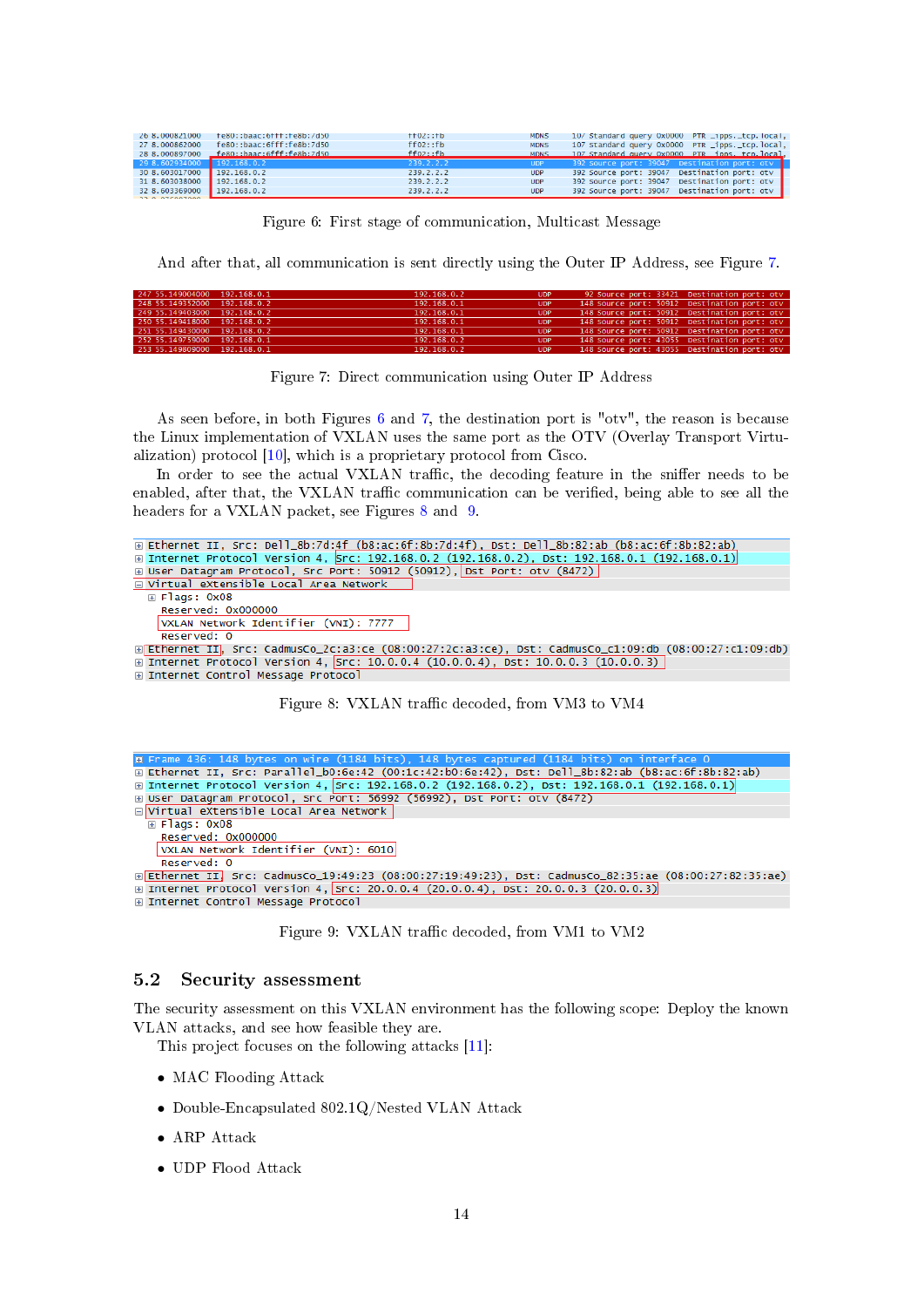For some attacks, two scenarios were considered, one with the attacker on the VXLAN segment or in the Tenant Network, and one with the attacker in the Overlay Network or in the Service Provider Network.

#### <span id="page-15-0"></span>5.2.1 MAC Flooding Attack

In this attack, the target is the core switch that connects all hosts in the network. The purpose of this attack is flooding the switch with random MAC Addresses, and thus the switch acts as a hub where all traffic is directed to all hosts in the same VLAN.

#### Tools

To deploy the attacks, the tool macof was used. This tool floods the network with random MAC Address.

#### Scenario 1: Attacker in the Overlay Network

<span id="page-15-1"></span>For this attack, the attacker lays in the overlay network, see Figure [10.](#page-15-1)



Figure 10: MAC flood attack, attacker in the overlay network

The MAC Address Table capacity of the switch is 6K, see Figure [11a.](#page-16-0)

Before the attack, the switch's MAC Address table shows a total of 24 MAC Addresses, see Figure [11b.](#page-16-0)

The attack is run:

• macof -i eth0 -n 1000000000

After the attack, the switch's MAC Address Table shows a total of 6012 MAC Addresses see, Figure [11c.](#page-16-0)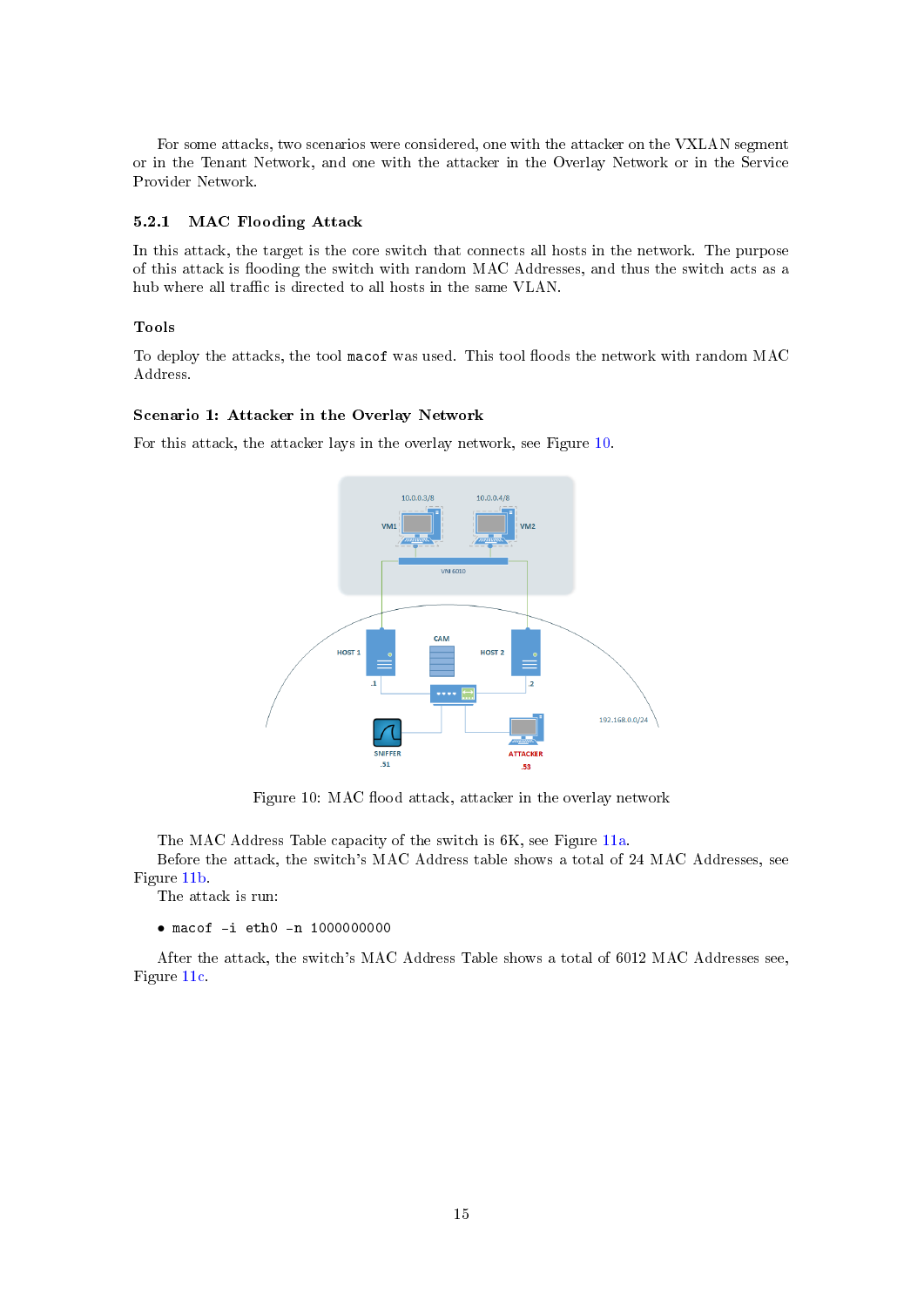<span id="page-16-0"></span>

| Switch#sh sdm prefer                                                                    |          | A11            | 0180.0200.000b                             | <b>STATIC</b>  | CPU      |
|-----------------------------------------------------------------------------------------|----------|----------------|--------------------------------------------|----------------|----------|
| The current template is "desktop default" template.                                     |          | All            | 0180.c200.000c                             | <b>STATIC</b>  | CPU      |
| The selected template optimizes the resources in                                        |          | A11            | 0180.c200.000d                             | <b>STATIC</b>  | CPU      |
| the switch to support this level of features for<br>8 routed interfaces and 1024 VLANs. |          | All            | 0180.c200.000e                             | <b>STATIC</b>  | CPU      |
|                                                                                         |          | A11            | 0180.c200.000f                             | <b>STATIC</b>  | CPU      |
| number of unicast mac addresses:                                                        | 6K       | A11            | 0180.c200.0010                             | <b>STATIC</b>  | CPU      |
| number of IPv4 IGMP groups + multicast routes:                                          | 1K       | ALL            | ffff.ffff.ffff                             | <b>STATIC</b>  | CPU      |
| number of IPv4 unicast routes:                                                          | 8K       | 1              | 0019.b9a3.6182                             | <b>DYNAMIC</b> | Gi1/0/11 |
| number of directly-connected IPv4 hosts:<br>number of indirect IPv4 routes:             | 6K<br>2K | 1              | 001c.2381.aa2b                             | <b>DYNAMIC</b> | Gi1/0/11 |
| number of IPv4 policy based routing aces:                                               | $\circ$  | 1.             | a820.6651.7a15                             | <b>DYNAMIC</b> | Gi1/0/9  |
| number of IPv4/MAC gos aces:                                                            | 0.5K     |                | b8ac.6f8b.82ac                             | <b>DYNAMIC</b> | Gi1/0/1  |
| number of IPv4/MAC security aces:                                                       | 1 K      |                | Total Mac Addresses for this criterion: 24 |                |          |
| (a) CAM capacity                                                                        |          |                | b) Before MAC flood attack                 |                |          |
| eae1.896b.6f18                                                                          |          | <b>DYNAMIC</b> | Gi1/0/9                                    |                |          |
| ec5b.d507.8783                                                                          |          | DYNAMIC        | Gi1/0/9                                    |                |          |
|                                                                                         |          |                |                                            |                |          |

| 1 | ec5b.d507.8783                               | <b>DYNAMIC</b> | Gi1/0/9 |
|---|----------------------------------------------|----------------|---------|
|   |                                              |                |         |
| 1 | ec88.0461.df41                               | <b>DYNAMIC</b> | Gi1/0/9 |
| 1 | ecb4.f03e.37fa                               | <b>DYNAMIC</b> | Gi1/0/9 |
| 1 | f0d5.c55d.02ee                               | <b>DYNAMIC</b> | Gi1/0/9 |
| 1 | f284.f26f,bce2                               | <b>DYNAMIC</b> | Gi1/0/9 |
| 1 | f407.1432.d65c                               | <b>DYNAMIC</b> | Gi1/0/9 |
| 1 | f4a6.ae5a.ee9c                               | <b>DYNAMIC</b> | Gi1/0/9 |
| 1 | £66e.8158.7006                               | <b>DYNAMIC</b> | Gi1/0/9 |
| 1 | f89f.094e.dbfe                               | <b>DYNAMIC</b> | Gi1/0/9 |
| 1 | f8e4.945f.e54e                               | <b>DYNAMIC</b> | Gi1/0/9 |
| 1 | fa92.480b.dc2f                               | <b>DYNAMIC</b> | Gi1/0/9 |
| 1 | fab1.d42b.8ed5                               | <b>DYNAMIC</b> | Gi1/0/9 |
|   | Total Mac Addresses for this criterion: 6012 |                |         |

(c) After MAC flood attack

Figure 11: MAC flood attack, scenario 1

## Scenario 2: Attacker in the Tenant Network

<span id="page-16-1"></span>For this attack, the attacker is in the Tenant Network, see Figure [12.](#page-16-1)



Figure 12: MAC flood attack, attacker in the tenant network

Before the attack, the MAC table shows 3 dynamic MAC Addresses, this MAC Addresses correspond to Host 1 and Host 2, and other hosts connected in the overlay network for testing, see Figure [13a](#page-17-1)

After the attack, running macof on a host on the tenant network, that is the VXLAN segment, the MAC table in the switch shows the same output as it was before the attack with the MAC Addresses of Hosts 1 and 2, see Figure  $13b$ . The attack was not successful because all traffic is encapsulated in UDP packets and is not seen as ARP traffic at the level of the physical network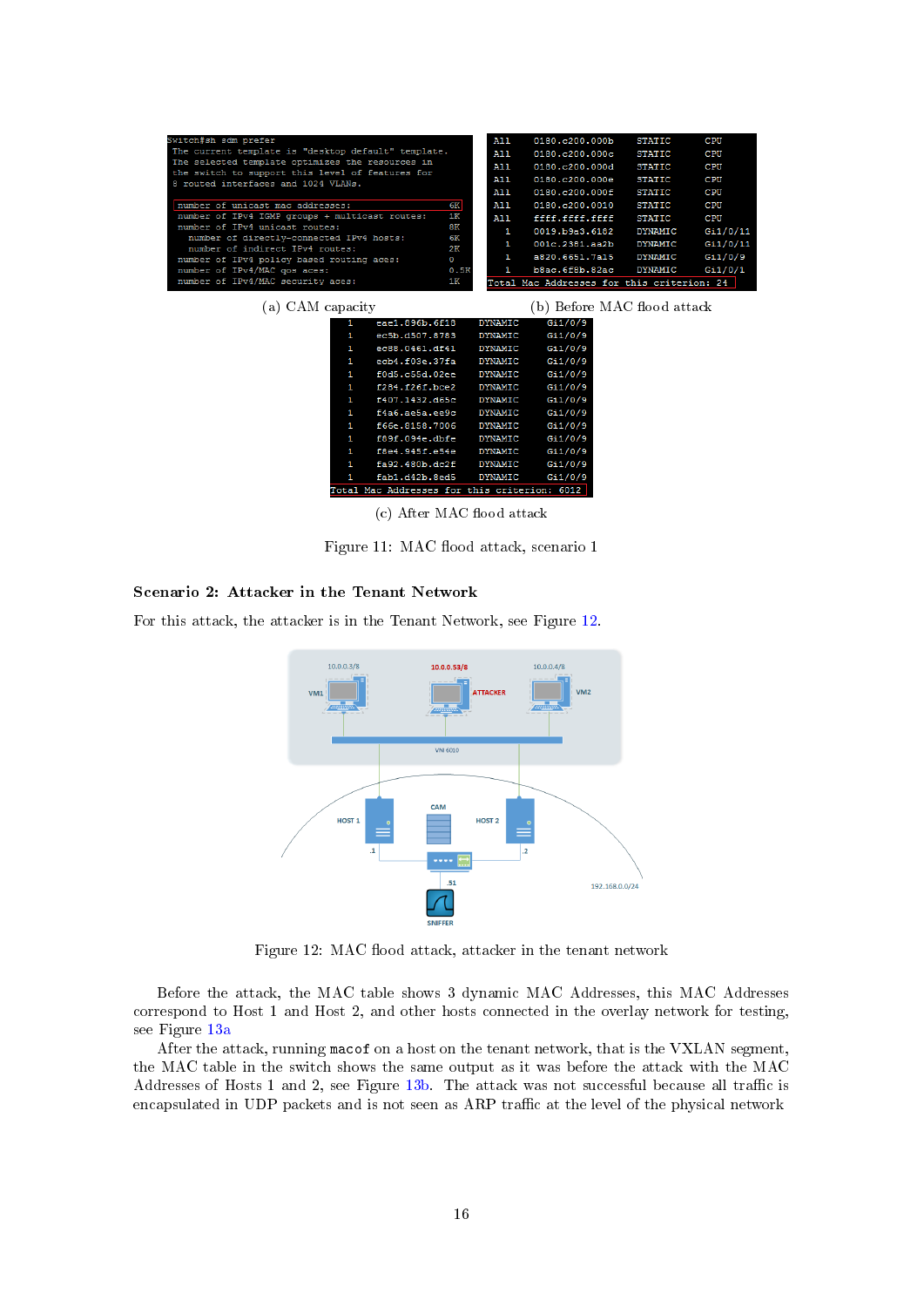<span id="page-17-1"></span>

| Switch#show mac address-table dynamic |                                           |      |       |  |  |  |  |
|---------------------------------------|-------------------------------------------|------|-------|--|--|--|--|
| Mac Address Table                     |                                           |      |       |  |  |  |  |
|                                       |                                           |      |       |  |  |  |  |
|                                       |                                           |      |       |  |  |  |  |
|                                       | Vlan – Mac Address                        | Type | Ports |  |  |  |  |
|                                       |                                           |      |       |  |  |  |  |
|                                       | 1 a820.6651.7a15 DYNAMIC Gi1/0/9          |      |       |  |  |  |  |
|                                       | 1 b8ac.6f8b.7d50 DYNAMIC Gi1/0/4          |      |       |  |  |  |  |
|                                       | 1 b8ac.6f8b.82ac DYNAMIC Gi1/0/1          |      |       |  |  |  |  |
|                                       | Total Mac Addresses for this criterion: 3 |      |       |  |  |  |  |
|                                       |                                           |      |       |  |  |  |  |
|                                       | (a) Before MAC flood attack               |      |       |  |  |  |  |
|                                       | Switch#show mac address-table dynamic     |      |       |  |  |  |  |
|                                       | Mac Address Table                         |      |       |  |  |  |  |
|                                       |                                           |      |       |  |  |  |  |
|                                       | Vlan – Mac Address                        | Type | Ports |  |  |  |  |
|                                       |                                           |      |       |  |  |  |  |
| 1                                     | a820.6651.7a15 DYNAMIC Gi1/0/9            |      |       |  |  |  |  |
| 1                                     | b8ac.6f8b.7d4f DYNAMIC Gi1/0/3            |      |       |  |  |  |  |
|                                       |                                           |      |       |  |  |  |  |
| 1                                     | b8ac.6f8b.7d50 DYNAMIC Gi1/0/4            |      |       |  |  |  |  |
| 1                                     | b8ac.6f8b.82ab DYNAMIC Gi1/0/2            |      |       |  |  |  |  |
| 1                                     | b8ac.6f8b.82ac DYNAMIC Gi1/0/1            |      |       |  |  |  |  |

(b) After MAC flood attack

Figure 13: MAC flood attack, scenario 2

#### <span id="page-17-0"></span>5.2.2 Double-Encapsulated 802.1Q/Nested VLAN Attack

This attack refers to sending 802.1Q double encapsulated frames. In the case of VXLAN the goal is to test if a VM in a different VXLAN segment is able to communicate with a host on a different VXLAN segment.

<span id="page-17-2"></span>The only possible scenario is to have the attacker on a different VXLAN segment than the target, see Figure [12.](#page-16-1)



Figure 14: Double Tagging Attack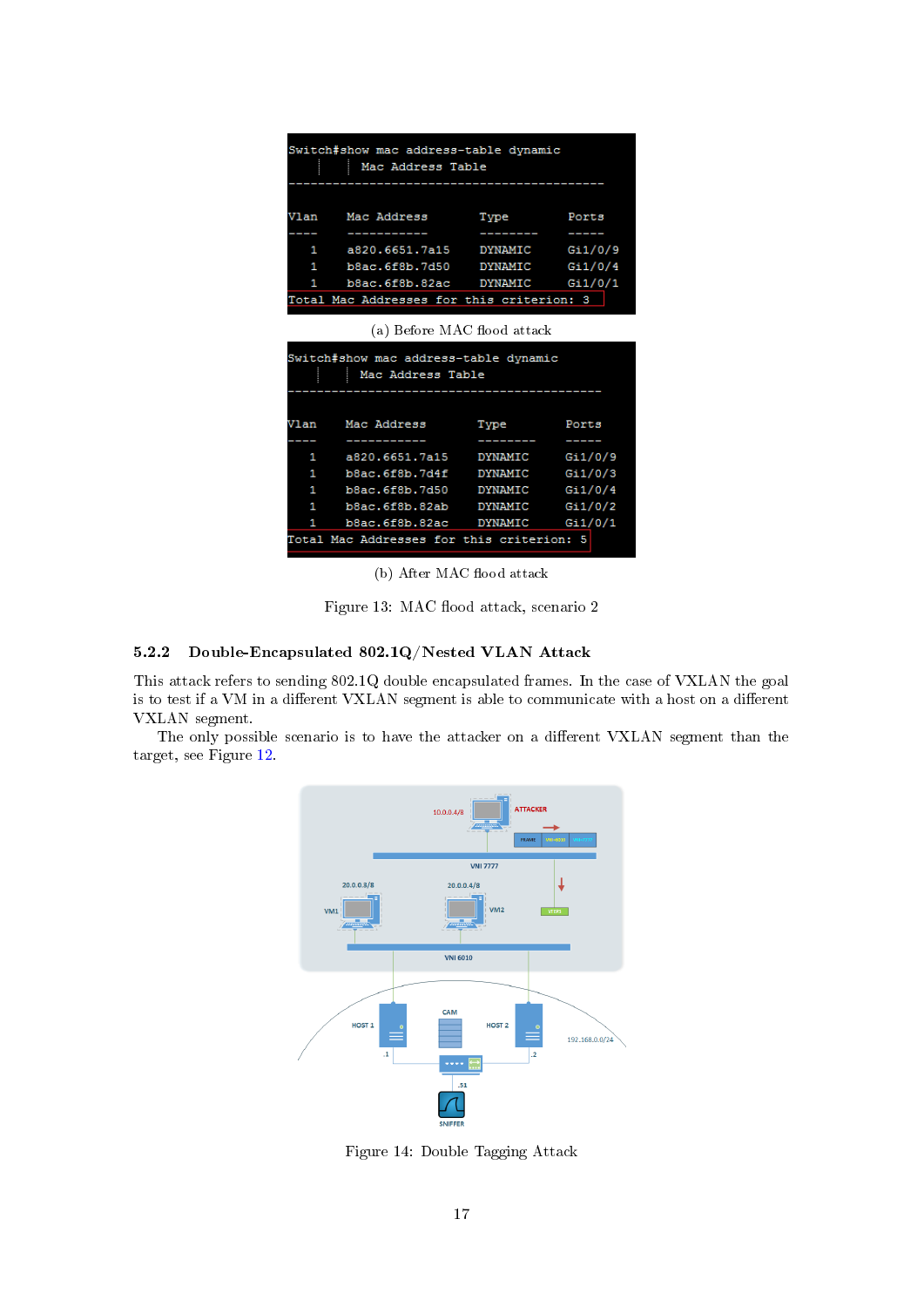#### Tools

The tool used for this attack was Scapy. This tools allows to forge packets, and send them to the specified target. To use this tool, the VXLAN packet needs to be created. The following code needs to be inserted, while running Scapy in order to define the VXLAN packet [\[12\]](#page-29-11):

```
class ThreeBytesField (X3BytesField, ByteField):
    def i 2repr(self, pkt, x):
        return ByteField.i2 repr (self, pkt, x)
class VXLAN(Packet):
    name = "VXLAN"
    fields desc = [ FlagsField("flags", 0x08, 8, ['R', 'R', 'R', 'I', 'R', 'R', 'R', 'R']),
                      X3BytesField ("reserved1", 0x000000),
                      T h r e eB y t e sFi eld ( " vni " , 0 ) ,
                      XByteField ("reserved 2", 0x00)]
def mysummary (self) :
    return self sprintf ("VXLAN (vni=%VXLAN. vni%)")
bind lavers (UDP, VXLAN, dport =8472)
bind layers (VXLAN, Ether)
```
#### Deploying the attack

For a VXLAN environment, a double VXLAN packet was formed, by adding first a VXLAN header for the attacker, that is VNI 7777 , and then adding a header which belongs to the target, in this case, the target is VM1 and the VNI is 6010.

To run Scapy, the forged packet needs to be created, in order to do this, we need to specify the parameters for all headers:

```
OuterMAC = Ether()OuterMAC \det = "b8: ac: 6 f: 8 b: 8 2: ab"
OuterMAC. src = "b8 : ac : 6 f : 8 b : 7 d : 4 f"OuterIP = IP()OuterIP. dst = "192.168.0.2"OuterIP . src = "192.168.0.1"InnerMAC = Ether()InnerMAC. dst = "08:00:27:82:35:ac"InnerMAC. src = "08:00:27:19:49:23"InnerIP = IP()
```
 $Inner IP \cdot dist = "20.0.0.3"$  $Inner IP : src = "20.0.0.99"$ 

 $p = OuterMAC/OuterIP/UDP( sport = 1337, dport = 8472)/VXLAN( vni = 6010)/InnerMAC/InnerIP/ICMP()$ 

To verify that Scapy is working, a test packet was sent, and successfully capturing a packet from two VMs in the same VXLAN, see Figure [15a](#page-19-0) and Figure [15b](#page-19-0) .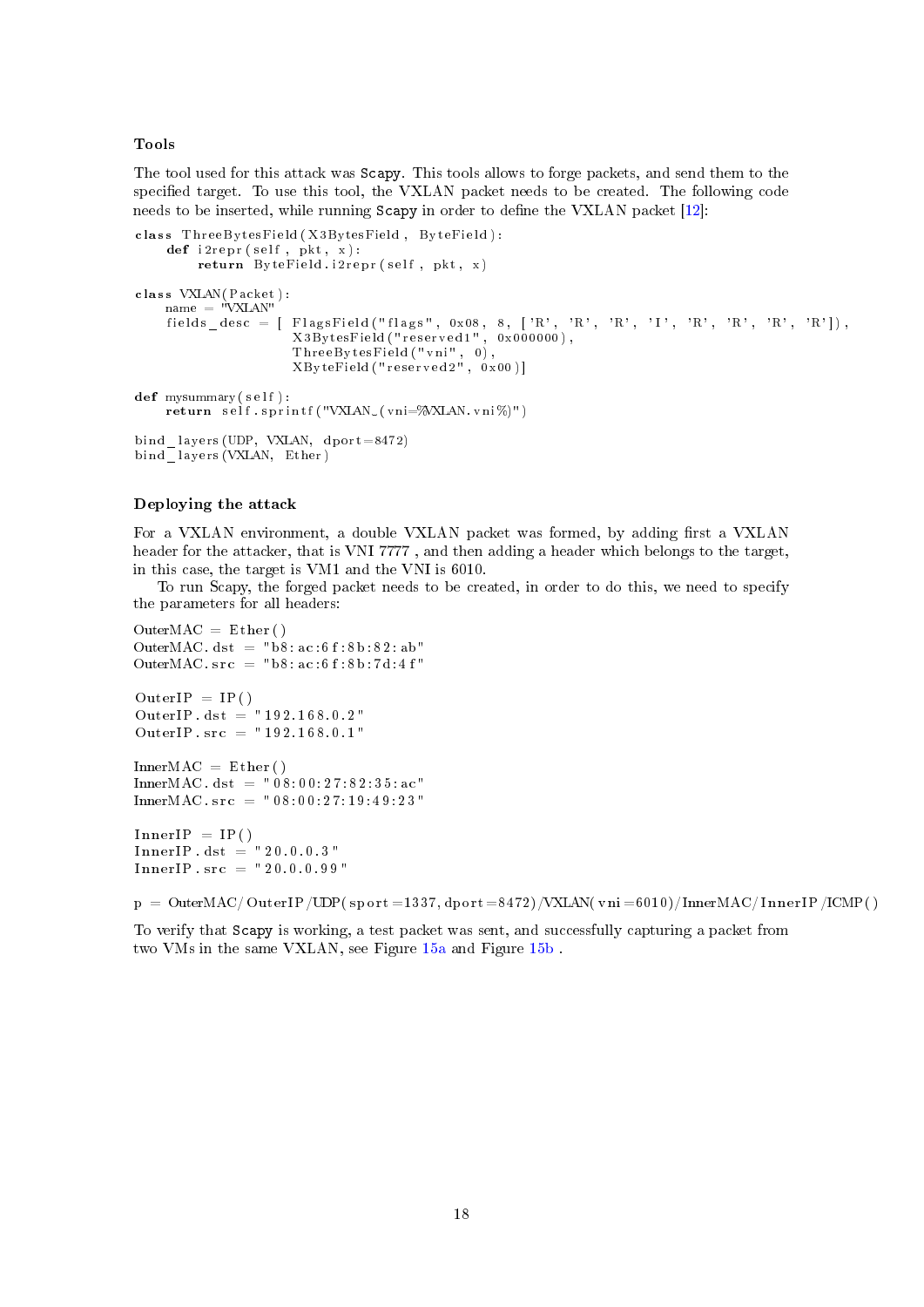<span id="page-19-0"></span>

| Time<br>1, 0.000000000<br>003565000 | Source<br>192.168.0.102<br>20.0.0.99<br>192.168.0.102                                                 | <b>Destination</b><br>192.168.0.104<br>20.0.0.3<br>192.168.0.1 | Protocol Length Info<br><b>SSH</b><br>IP <sub>V4</sub><br><b>ICMP</b> | 118 Encrypted request packet len=64<br>84 IPv6 hop-by-hop option (0)<br>(Redirect for network)<br>112 Redirect |  |
|-------------------------------------|-------------------------------------------------------------------------------------------------------|----------------------------------------------------------------|-----------------------------------------------------------------------|----------------------------------------------------------------------------------------------------------------|--|
|                                     |                                                                                                       | (a) Scapy verification                                         |                                                                       |                                                                                                                |  |
|                                     |                                                                                                       |                                                                |                                                                       |                                                                                                                |  |
|                                     | E Frame 2: 84 bytes on wire (672 bits), 84 bytes captured (672 bits) on interface 0                   |                                                                |                                                                       |                                                                                                                |  |
|                                     | E Ethernet II, Src: IntelCor_a8:25:8c (60:36:dd:a8:25:8c), Dst: Dell_8b:82:ab (b8:ac:6f:8b:82:ab)     |                                                                |                                                                       |                                                                                                                |  |
|                                     | ⊞ Internet Protocol Version 4, Src: 192.168.0.1 (192.168.0.1), Dst: 192.168.0.2 (192.168.0.2)         |                                                                |                                                                       |                                                                                                                |  |
|                                     | E User Datagram Protocol, Src Port: menandmice-dns (1337), Dst Port: otv (8472)                       |                                                                |                                                                       |                                                                                                                |  |
|                                     | □ Virtual eXtensible Local Area Network                                                               |                                                                |                                                                       |                                                                                                                |  |
| $\boxplus$ Flags: 0x08              |                                                                                                       |                                                                |                                                                       |                                                                                                                |  |
|                                     | Reserved: 0x000000                                                                                    |                                                                |                                                                       |                                                                                                                |  |
|                                     | VXLAN Network Identifier (VNI): 6010                                                                  |                                                                |                                                                       |                                                                                                                |  |
| Reserved: 0                         |                                                                                                       |                                                                |                                                                       |                                                                                                                |  |
|                                     | E Ethernet II, Src: CadmusCo_19:49:23 (08:00:27:19:49:23), Dst: CadmusCo_82:35:ac (08:00:27:82:35:ac) |                                                                |                                                                       |                                                                                                                |  |
|                                     | E Internet Protocol Version 4, Src: 20.0.0.99 (20.0.0.99), Dst: 20.0.0.3 (20.0.0.3)                   |                                                                |                                                                       |                                                                                                                |  |

(b) Scapy verification, VXLAN encapsulation

Figure 15: Verification for Scapy, two VMs in the same VXLAN segment

To test the attack, the attacker is on a different VXLAN segment, that is 7777, and a new tag (VNI 6010) is added in the packet.

 $p = 0$ uter $MAC/OuterIP/UDP$ (sport =1337, dport =8472)/VXLAN( vn i =7777)/VXLAN( vn i =6010)/InnerMAC/InnerIP/ICMP()

For this attack, a sniffer was placed in the VXLAN segment 6010, to capture an ICMP packet coming from a different VXLAN segment (VNI 7777). Also, a sniffer was placed in the generating packet VXLAN segment, to capture the outgoing traffic.

The test was not successful, and by looking at the packet generated, it is not well formed, and the double tagging can not be verified, see Figure [16.](#page-19-1)

<span id="page-19-1"></span>

| <b>Time</b>                                  | Source                                                                                                         | Destination                        | Protocol Length Info |                                                        |                        |
|----------------------------------------------|----------------------------------------------------------------------------------------------------------------|------------------------------------|----------------------|--------------------------------------------------------|------------------------|
| 1 0.000000000                                | 192.168.0.102                                                                                                  | 192.168.0.104                      | <b>SSH</b>           | 118 Encrypted request packet len=64                    |                        |
| 2 0.006087000 192.168.0.104<br>3 0.006869000 | 7a:00:08:00:27:82                                                                                              | 192.168.0.102<br>08:00:00:00:00:17 | <b>SSH</b><br>0x35ac | 118 Encrypted response packet len=64<br>92 Ethernet II |                        |
| 4 0.007000000 192.168.0.102                  |                                                                                                                | 192.168.0.1                        | <b>ICMP</b>          | 120 Redirect                                           | (Redirect for network) |
|                                              |                                                                                                                | (a) Scapy attack                   |                      |                                                        |                        |
|                                              | m Frame 3: 92 bytes on wire (736 bits), 92 bytes captured (736 bits) on interface 0                            |                                    |                      |                                                        |                        |
|                                              | E Ethernet II, Src: IntelCor_a8:25:8c (60:36:dd:a8:25:8c), Dst: Dell_8b:82:ab (b8:ac:6f:8b:82:ab)              |                                    |                      |                                                        |                        |
|                                              | ⊞ Internet Protocol Version 4, Src: 192.168.0.1 (192.168.0.1), Dst: 192.168.0.2 (192.168.0.2)                  |                                    |                      |                                                        |                        |
|                                              | □ User Datagram Protocol, Src Port: menandmice-dns (1337), Dst Port: otv (8472)                                |                                    |                      |                                                        |                        |
| Length: 58                                   | Source port: menandmice-dns (1337)<br>Destination port: otv (8472)<br>⊞ Checksum: 0x8734 [validation disabled] |                                    |                      |                                                        |                        |
|                                              |                                                                                                                |                                    |                      |                                                        |                        |
|                                              | □ Virtual eXtensible Local Area Network                                                                        |                                    |                      |                                                        |                        |
| $\text{E}$ Flags: 0x08                       |                                                                                                                |                                    |                      |                                                        |                        |
| Reserved: 0                                  | Reserved: 0x000000<br>VXLAN Network Identifier (VNI): 7777                                                     |                                    |                      |                                                        |                        |
|                                              | ⊟ Ethernet II, Src: 7a:00:08:00:27:82 (7a:00:08:00:27:82), Dst: 08:00:00:00:00:17 (08:00:00:00:00:17)          |                                    |                      |                                                        |                        |
|                                              | E Destination: 08:00:00:00:00:17 (08:00:00:00:00:17)                                                           |                                    |                      |                                                        |                        |
|                                              | ⊞ Source: 7a:00:08:00:27:82 (7a:00:08:00:27:82)                                                                |                                    |                      |                                                        |                        |
|                                              | Type: Unknown (0x35ac)                                                                                         |                                    |                      |                                                        |                        |
| □ Data (28 bytes)                            | No double tagging                                                                                              |                                    |                      |                                                        |                        |
| [Length: 28]                                 | Data: 080027194923080045000014000100004000528414000063                                                         |                                    |                      |                                                        |                        |
|                                              |                                                                                                                | b) Scapy attack, no double tagging |                      |                                                        |                        |

Figure 16: Scappy attack

To compare with a normal VLAN attack, a packet is forged using Scapy, and a double tagging should look like Figure [17.](#page-20-2)

• sendp $(Ether)/Dot1Q(vlan=1)/Dot1Q(vlan=10)/IP()/ICMP()$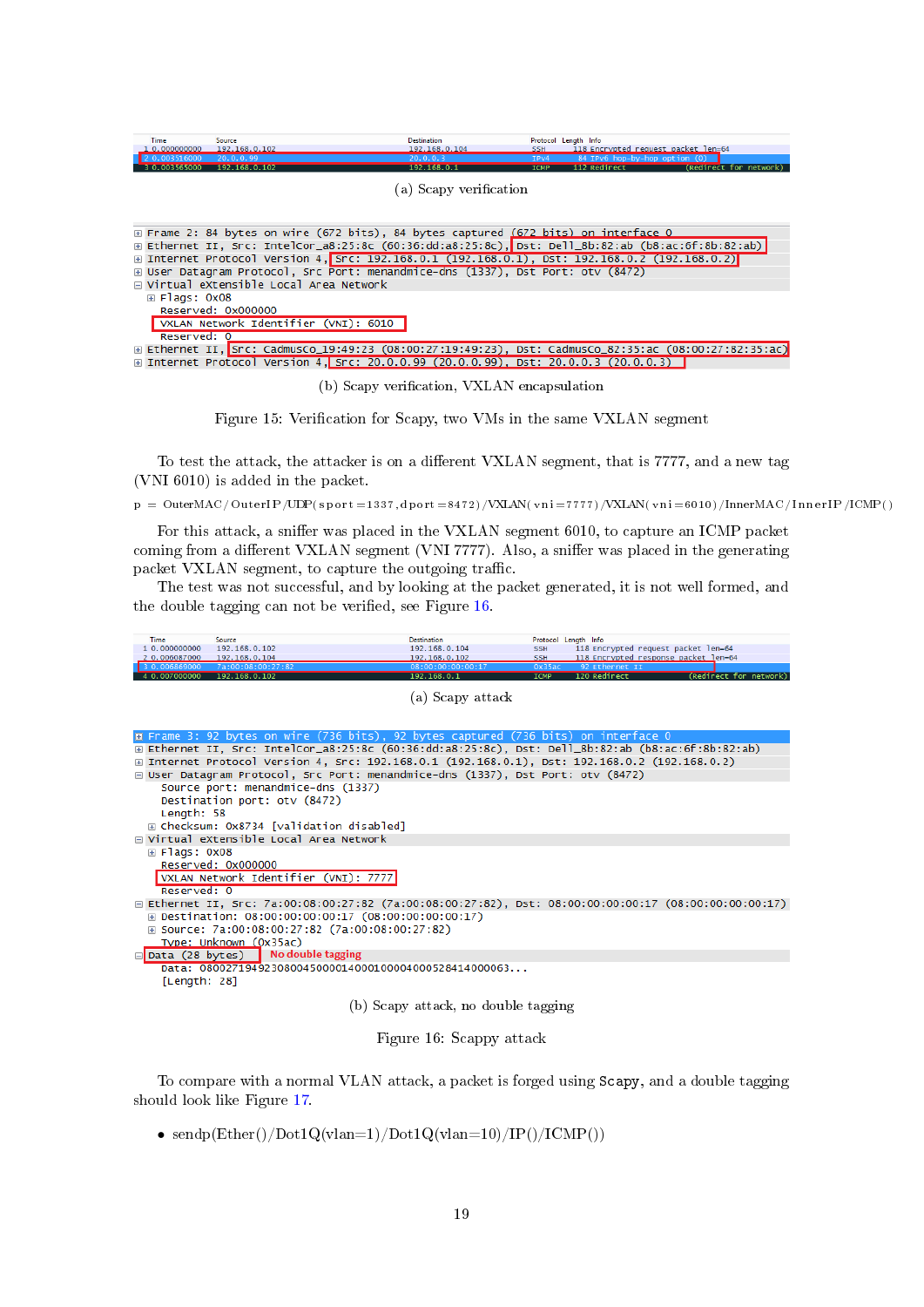<span id="page-20-2"></span>

| <b>E</b> Frame 2: 60 bytes on wire (480 bits), 60 bytes captured (480 bits) on interface 0         |
|----------------------------------------------------------------------------------------------------|
| E Ethernet II, Src: IntelCor_a8:25:8c (60:36:dd:a8:25:8c), Dst: Broadcast (ff:ff:ff:ff:ff:ff;ff;ff |
| □ 802.1Q Virtual LAN, PRI: 0, CFI: 0, ID: 1                                                        |
| 000.    = Priority: Best Effort (default) (0)                                                      |
| $\ldots$ 0 $\ldots$ $\ldots$ $\ldots$ = CFI: Canonical (0)                                         |
| $\ldots$ 0000 0000 0001 = ID: 1                                                                    |
| Double tagging (VLAN 1, VLAN 10)<br>Type: 802.10 Virtual LAN (0x8100)                              |
| ⊟ <mark>802.1Q Virtual LAN, PRI: 0, CFI: 0, ID: 10</mark>                                          |
| $000.$ = Priority: Best Effort (default) $(0)$                                                     |
| 0    = CFI: Canonical (0)                                                                          |
| 0000 0000 1010 = ID: 10                                                                            |
| Type: IP (0x0800)                                                                                  |
| Padding: 00000000000000000000                                                                      |
| ⊞ Internet Protocol Version 4, Src: 127.0.0.1 (127.0.0.1), Dst: 127.0.0.1 (127.0.0.1)              |
| ⊞ Internet Control Message Protocol                                                                |
|                                                                                                    |

Figure 17: Double Tagging VLAN format

The attack was not successful because the packet can not be processed as a double tagged frame. This attack also shows that this attack is not feasible on a VXLAN environment as it is on a VLAN-based network.

#### <span id="page-20-0"></span>5.2.3 ARP Attack

An ARP attack exploits weaknesses on the ARP implementation, where any device in the network can claim that its MAC address is associated to any IP address. There is no verification mechanism of the correctness of the identities of these devices. The ARP attack fools the switch into forwarding packets to a device in the same VLAN, in this case, the traffic should be forwarded to devices in the same VXLAN segment.

For this attack there are two scenarios, in which the attacker is in the same VXLAN segment, and in the second scenario, the attacker is in the overlay network. The purpose of this attack is to perform a Man in the Middle attack and capture packets that communicate VM1 and VM2.

A sniffer is located in the overlay network, and in the same VXLAN segment as the virtual machines, to capture the network traffic.

#### <span id="page-20-1"></span>5.2.4 Tools

The tool used to perform this attack is arpspoof, which is a tool to deploy ARP Spoofing attacks.

#### Scenario 1: Attacker in the Overlay Network

For this attack, the attacker is in the Overlay Network, where he floods the network with ARP packets, to redirect alll traffic coming from Host 1 to the attacker, see Figure  $18$ .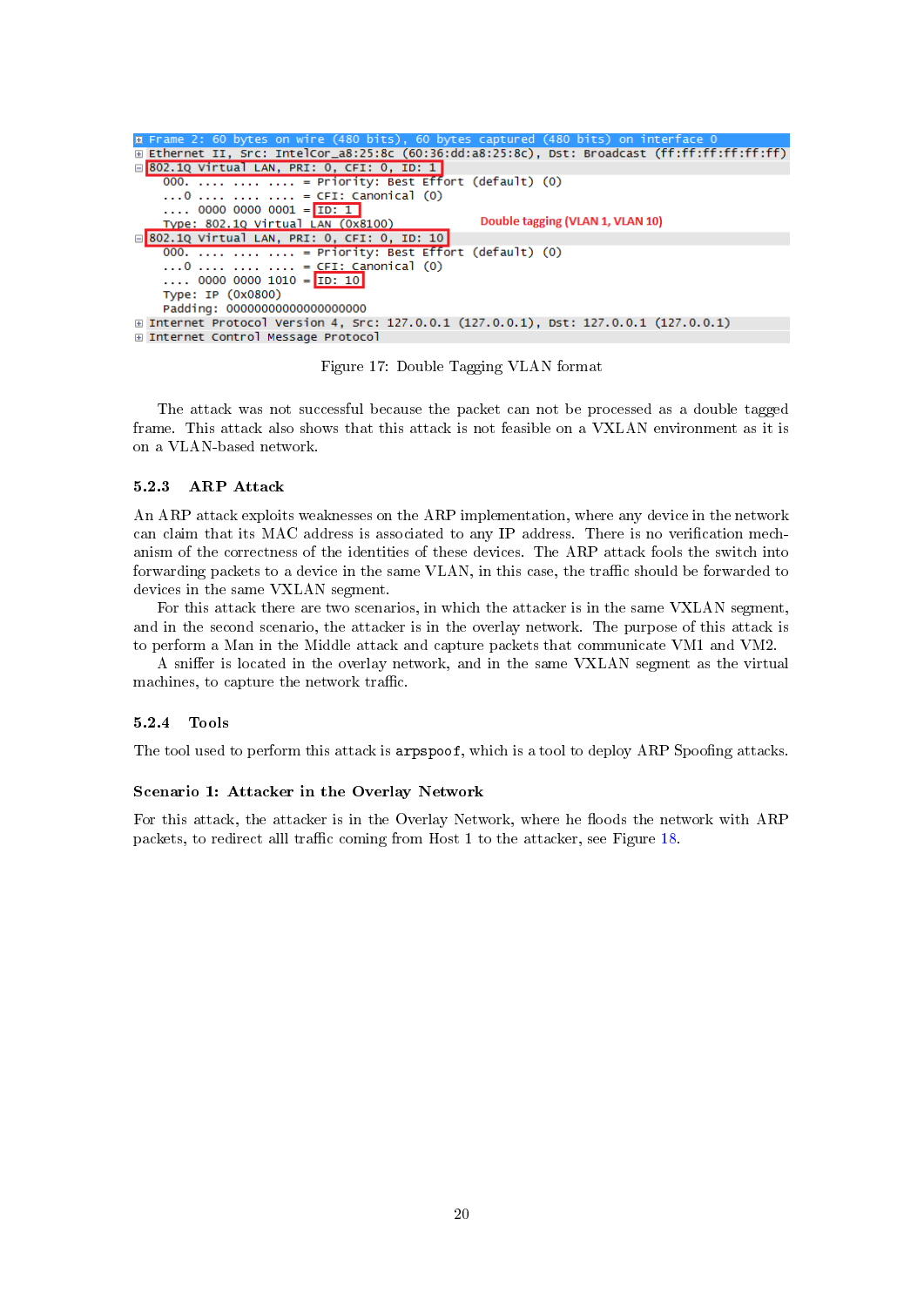<span id="page-21-0"></span>

Figure 18: ARP Attack, scenario 1: Attacker on the Overlay Network

Before running the attack, the forwarding feature on the attacker has to be enabled, otherwise, a Denegation of Service (DoS) attack can be deployed, which is another alternative of attack.

• echo 1 > /proc/sys/net/ipv4/ip\_forward

The goal is to tell Host 1 and Host 2 that their default gateway is the attacker's MAC address. The attack is performed by running the following commands on the attacker, see Figure [19:](#page-21-1)

- arpspoof -i eth0 192.168.0.1 192.168.0.2
- <span id="page-21-1"></span>• arpspoof -i eth0 192.168.0.2 192.168.0.1

| 嗯                                                                                     |  |  |  |  | root@k |
|---------------------------------------------------------------------------------------|--|--|--|--|--------|
|                                                                                       |  |  |  |  |        |
| cot@kali:-# arpspoof -i eth0 -t 192.168.0.1 192.168.0.2                               |  |  |  |  |        |
| 0:c:29:e9:34:74 c8:be:19:8a:6:6e 0806 42: arp reply 192.168.0.2 is-at 0:c:29:e9:34:74 |  |  |  |  |        |
| 0:c:29:e9:34:74 c8:be:19:8a:6:6e 0806 42: arp reply 192.168.0.2 is-at 0:c:29:e9:34:74 |  |  |  |  |        |
| 0:c:29:e9:34:74 c8:be:19:8a:6:6e 0806 42: arp reply 192.168.0.2 is-at 0:c:29:e9:34:74 |  |  |  |  |        |
| 0:c:29:e9:34:74 c8:be:19:8a:6:6e 0806 42: arp reply 192.168.0.2 is-at 0:c:29:e9:34:74 |  |  |  |  |        |
| 0:c:29:e9:34:74 c8:be:19:8a:6:6e 0806 42: arp reply 192.168.0.2 is-at 0:c:29:e9:34:74 |  |  |  |  |        |
| 0:c:29:e9:34:74 c8:be:19:8a:6:6e 0806 42: arp reply 192.168.0.2 is-at 0:c:29:e9:34:74 |  |  |  |  |        |
| 0:c:29:e9:34:74 c8:be:19:8a:6:6e 0806 42: arp reply 192.168.0.2 is-at 0:c:29:e9:34:74 |  |  |  |  |        |
| 0:c:29:e9:34:74 c8:be:19:8a:6:6e 0806 42: arp reply 192.168.0.2 is-at 0:c:29:e9:34:74 |  |  |  |  |        |
| 0:c:29:e9:34:74 c8:be:19:8a:6:6e 0806 42: arp reply 192.168.0.2 is-at 0:c:29:e9:34:74 |  |  |  |  |        |
| 0:c:29:e9:34:74 c8:be:19:8a:6:6e 0806 42: arp reply 192.168.0.2 is-at 0:c:29:e9:34:74 |  |  |  |  |        |
| 0:c:29:e9:34:74 c8:be:19:8a:6:6e 0806 42: arp reply 192.168.0.2 is-at 0:c:29:e9:34:74 |  |  |  |  |        |
| 0:c:29:e9:34:74 c8:be:19:8a:6:6e 0806 42: arp reply 192.168.0.2 is-at 0:c:29:e9:34:74 |  |  |  |  |        |
| 0:c:29:e9:34:74 c8:be:19:8a:6:6e 0806 42: arp reply 192.168.0.2 is-at 0:c:29:e9:34:74 |  |  |  |  |        |
| 0:c:29:e9:34:74 c8:be:19:8a:6:6e 0806 42: arp reply 192.168.0.2 is-at 0:c:29:e9:34:74 |  |  |  |  |        |
| 0:c:29:e9:34:74 c8:be:19:8a:6:6e 0806 42: arp reply 192.168.0.2 is-at 0:c:29:e9:34:74 |  |  |  |  |        |
| root@kali:-# arpspoof -i eth0 -t 192.168.0.2 192.168.0.1                              |  |  |  |  |        |
| 0:c:29:e9:34:74 0:0:0:0:0:0 0806 42: arp reply 192.168.0.1 is-at 0:c:29:e9:34:74      |  |  |  |  |        |
| 0:c:29:e9:34:74 0:0:0:0:0:0 0806 42: arp reply 192.168.0.1 is-at 0:c:29:e9:34:74      |  |  |  |  |        |
| 0:c:29:e9:34:74 0:0:0:0:0:0 0806 42: arp reply 192.168.0.1 is-at 0:c:29:e9:34:74      |  |  |  |  |        |
| 0:c:29:e9:34:74 0:0:0:0:0:0 0806 42: arp reply 192.168.0.1 is-at 0:c:29:e9:34:74      |  |  |  |  |        |
| 0:c:29:e9:34:74 0:0:0:0:0:0 0806 42: arp reply 192.168.0.1 is-at 0:c:29:e9:34:74      |  |  |  |  |        |
| 0:c:29:e9:34:74 0:0:0:0:0:0 0806 42: arp reply 192.168.0.1 is-at 0:c:29:e9:34:74      |  |  |  |  |        |
| 0:c:29:e9:34:74 0:0:0:0:0:0 0806 42: arp reply 192.168.0.1 is-at 0:c:29:e9:34:74      |  |  |  |  |        |
| 0:c:29:e9:34:74 0:0:0:0:0:0 0806 42: arp reply 192.168.0.1 is-at 0:c:29:e9:34:74      |  |  |  |  |        |
| 0:c:29:e9:34:74 0:0:0:0:0:0 0806 42: arp reply 192.168.0.1 is-at 0:c:29:e9:34:74      |  |  |  |  |        |
| 0:c:29:e9:34:74 0:0:0:0:0:0 0806 42: arp reply 192.168.0.1 is-at 0:c:29:e9:34:74      |  |  |  |  |        |
| 0:c:29:e9:34:74 0:0:0:0:0:0 0806 42: arp reply 192.168.0.1 is-at 0:c:29:e9:34:74      |  |  |  |  |        |
| 0:c:29:e9:34:74 0:0:0:0:0:0 0806 42: arp reply 192.168.0.1 is-at 0:c:29:e9:34:74      |  |  |  |  |        |
| 0:c:29:e9:34:74 0:0:0:0:0:0 0806 42: arp reply 192.168.0.1 is-at 0:c:29:e9:34:74      |  |  |  |  |        |

Figure 19: Running arpspoof

While running the attack, VM1 is sending echo replies (ICMP packets) to VM2. After deploying successfully the attack, al traffic is redirected to the attacker, and the ICMP packets that were supposed to be encapsulated were captured by the sniffer, see Figure [20.](#page-21-2)

<span id="page-21-2"></span>

| 75 12.869630000 192.168.0.1    | 192.168.0.53               | <b>ICMP</b>         | 70 Destination unreachable (Port unreachable)    |
|--------------------------------|----------------------------|---------------------|--------------------------------------------------|
| 76 12.869681000 192.168.0.1    | 192.168.0.53               | <b>ICMP</b>         | 70 Destination unreachable (Port unreachable)    |
| 77 12.869695000 192.168.0.1    | 192.168.0.53               | <b>ICMP</b>         | 70 Destination unreachable (Port unreachable)    |
| 78 12, 869708000 192, 168, 0.1 | 192.168.0.53               | <b>ICMP</b>         | .70 Destination unreachable (Port unreachable) ' |
|                                |                            |                     |                                                  |
| <b>Host 1 IP Address</b>       | <b>Attacker IP Address</b> | <b>ICMP</b> packets |                                                  |

Figure 20: ICMP packets captured by sniffer, ARP attack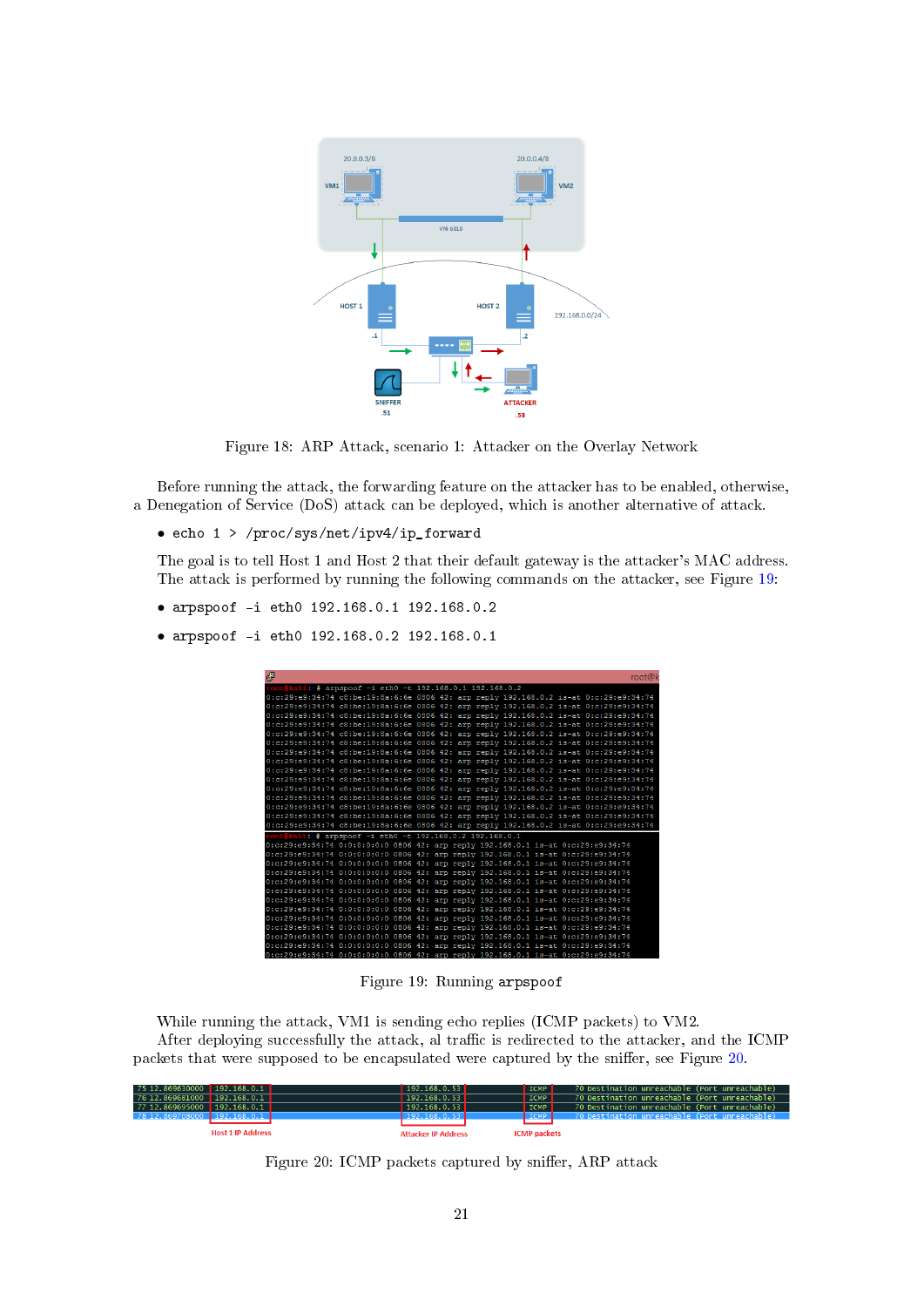## Scenario 2: Attacker in the Tenant Network

<span id="page-22-1"></span>For this scenario, the attacker is in the Tenant Network, specifically in VXLAN 6010, where VM1 and VM2 reside, see Figure [21.](#page-22-1)



Figure 21: ARP attack, scenario 2: Attacker on Tenant Network

The result of this attack is successful when trying to deploy a Man in the Middle Attack, since all traffic was captured from the source VM1 and redirected to the destination VM2, see Figure [22b.](#page-22-2) Also, when sending echo requests messages, the "Redirected" message appears, see Figure [22a.](#page-22-2)

<span id="page-22-2"></span>

| vm2@VM2:~\$ ping 20.0.0.3                                                                     |
|-----------------------------------------------------------------------------------------------|
| PING 20.0.0.3 (20.0.0.3) 56(84) bytes of data.                                                |
| 64 bytes from 20.0.0.3: icmp req=1 ttl=64 time=0.916 ms                                       |
| 64 bytes from 20.0.0.3: icmp reg=2 ttl=64 time=0.724 ms                                       |
| From 20.0.0.5: icmp seq=3 Redirect Host (New nexthon: 20.0.0.3)                               |
| From 20.0.0.5 icmp seq=3 Redirect Host64 bytes from 20.0.0.3: icmp req=3 ttl=64 time=1.09 ms  |
| From 20.0.0.5: icmp seq=4 Redirect Host (New nexthop: 20.0.0.3)                               |
| From 20.0.0.5 icmp seq=4 Redirect Host64 bytes from 20.0.0.3: icmp req=4 ttl=63 time=0.812 ms |
| From 20.0.0.5; icmp seq=5 Redirect Host (New nexthop: 20.0.0.3)                               |
|                                                                                               |

**Attacker IP Address** 

(a) Traffic redirected from the attacker

| 25 9.546994000               | 20.0.0.5          | 20.0.0.3          | <b>ICMP</b> | 126 Redirect                        | (Redirect for host)                                  |
|------------------------------|-------------------|-------------------|-------------|-------------------------------------|------------------------------------------------------|
| 26 9.547013000               | 20.0.0.3          | 20.0.0.4          | <b>ICMP</b> | 98 Echo (ping) reply                | id=0x09ba, seq=5/1280, ttl=63                        |
| 27 10.001877000              | CadmusCo_c1:09:db | CadmusCo_82:35:ae | <b>ARP</b>  | 42 20.0.0.4 is at 08:00:27:c1:09:db |                                                      |
| 28 10, 547709000             | 20.0.0.4          | 20.0.0.3          | <b>ICMP</b> |                                     | 98 Echo (ping) request id=0x09ba, seq=6/1536, ttl=64 |
| 29 10, 547745000 20, 0, 0, 5 |                   | 20.0.0.4          | <b>ICMP</b> | 126 Redirect                        | (Redirect for host)                                  |
|                              |                   | $(1)$ m $\omega$  |             |                                     |                                                      |

 $(b)$  Traffic captured

Figure 22: ARP Attack from Tenant Network

The result shows that it is feasible to launch this attack from within any network, that is from a VXLAN segment, or from the physical network, and all the traffic is redirected to the attacker.

#### <span id="page-22-0"></span>5.2.5 UDP Flood Attack

UDP flood attack is a kind of DoS attack using the User Datagram Protocol. The goal of this attack flood the network with UDP packets, to possibly force the victim to be unreachable by other hosts in the network.

#### Tools

The tool used for this attack is a Perl script, [\[13\]](#page-29-12). This tool specifies a target, a UDP port to attack and the size of the packets to be sent.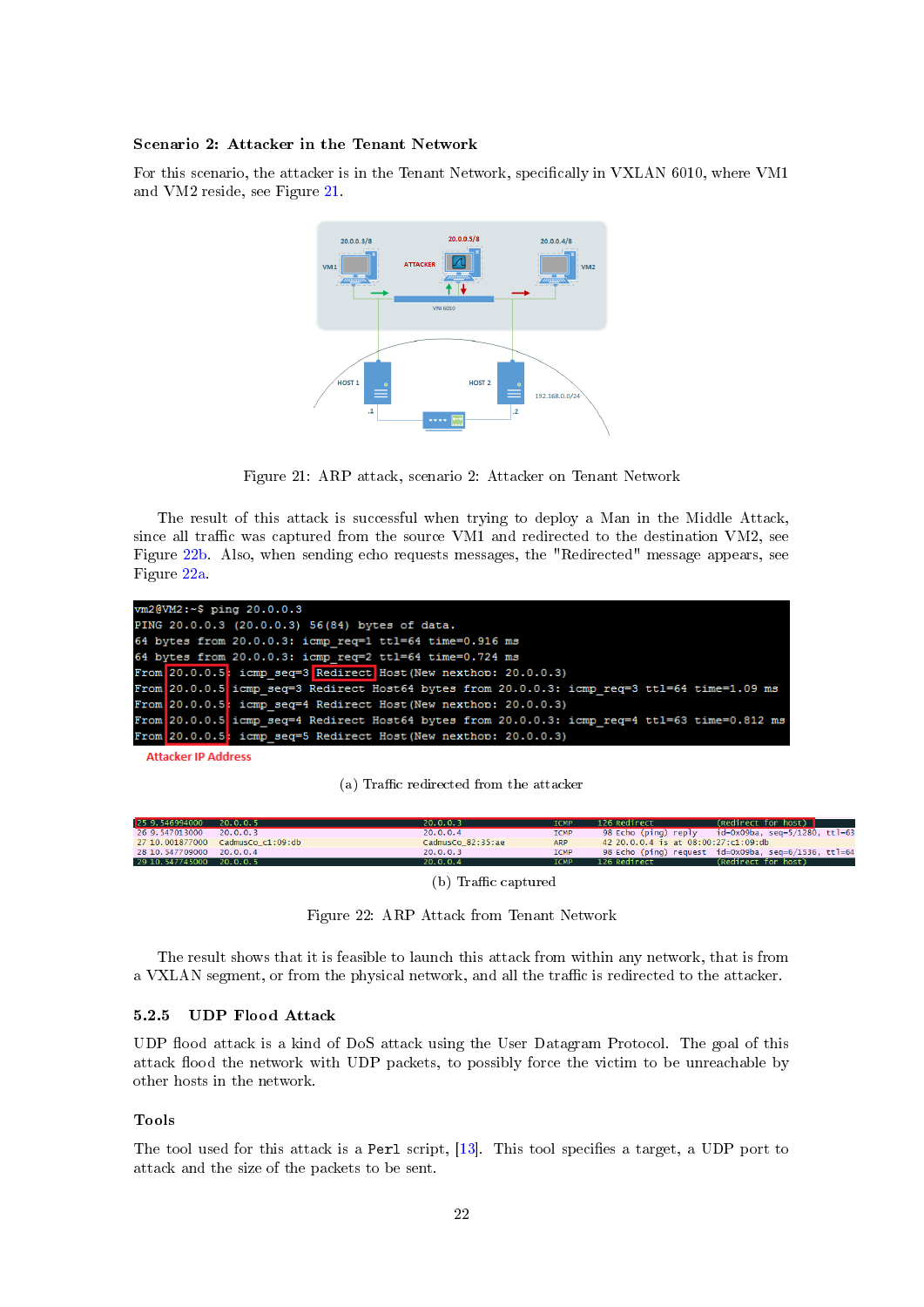The attacker should be on the Overlay Network, since there is where UDP packets flow. In this case, the victim is Host 2, with IP Address 192.168.0.2/24. The attack is run by the following command, also, see Figure [23.](#page-23-1)

• perl flood.pl -port 8472 -size 1024 -time 3600 -bandwith 1024 -delay 3 192.168.0.2

<span id="page-23-1"></span>

Figure 23: UDP flood attack, with perl script

After the attack is performed while VM1 is sending echo requests to VM2, the network is flooded with UDP packets, the attack runs for 3600 seconds, but the virtual machines can communicate normally, which means the attack using this tool is not very effective.

All packets were captured during the attack by a sniffer in the Overlay Network, and shows the amount of UDP traffic captured, which is very high, but the communication in the Tenant Network is still working, see Figure [24.](#page-23-2)

<span id="page-23-2"></span>

|                                           |           |                 | <b>Wireshark: Protocol Hierarchy Statistics</b> |                   |       |                                         | $\Box$<br>-  | $\boldsymbol{\mathsf{x}}$ |
|-------------------------------------------|-----------|-----------------|-------------------------------------------------|-------------------|-------|-----------------------------------------|--------------|---------------------------|
| Display filter: none                      |           |                 |                                                 |                   |       |                                         |              |                           |
| Protocol                                  | % Packets | Packets % Bytes |                                                 | <b>Bytes</b>      |       | Mbit/s End Packets End Bytes End Mbit/s |              |                           |
| $\Box$ Frame                              | 100,00 %  | 3973088         | 100,00 %                                        | 4229906211 65,553 |       | 0                                       | $\Omega$     | 0,000                     |
| □ Ethernet                                | 100,00 %  | 3973088         | 100,00 %                                        | 4229906211 65,553 |       | 0                                       | $\mathbf{0}$ | 0,000                     |
| $\Box$ Internet Protocol Version 4        | 99,85 %   | 3967318         | 99,93 %                                         | 4226869542 65.506 |       | 0                                       | 0            | 0.000                     |
| <b>Transmission Control Protocol</b><br>Ŧ | 0.04%     | 1623            | 0.01%                                           | 428447            | 0.007 | 990                                     | 260809       | 0,004                     |
| <b>El User Datagram Protocol</b>          | 99,80 %   | 3965013         | 99,92 %                                         | 4226390827 65.498 |       | 0                                       | $\mathbf{0}$ | 0,000                     |
| Internet Control Message Protocol         | 0.02%     | 672             | 0.00%                                           | 49728             | 0,001 | 672                                     | 49728        | 0,001                     |
| Internet Group Management Protocol        | $0.00 \%$ | 10              | 0.00%                                           | 540               | 0.000 | 10                                      | 540          | 0,000                     |
| Internet Protocol Version 6<br>$+$        | 0.13%     | 5109            | 0.07%                                           | 2997351           | 0,046 | 0                                       | 0            | 0,000                     |
| <b>Address Resolution Protocol</b>        | 0.01%     | 385             | 0,00%                                           | 22758             | 0.000 | 385                                     | 22758        | 0.000                     |
| <b>E</b> Logical-Link Control             | 0.01%     | 259             | 0.00%                                           | 15540             | 0,000 | $\Omega$                                | $\Omega$     | 0,000                     |
| <b>Link Layer Discovery Protocol</b>      | 0.00%     | 17              | 0,00%                                           | 1020              | 0,000 | 17                                      | 1020         | 0,000                     |
|                                           |           |                 |                                                 |                   |       |                                         |              |                           |
| $He$ lp                                   |           |                 |                                                 |                   |       |                                         |              | Close                     |

Figure 24: UDP flood attack, captured traffic

The possible failure of this attack, would be by not running for enough time the script, since this is a proven attack, it should have worked in the only possible scenario where the attacker is on the physical network. The known effect of this attack is that it causes a Denial of Service, bringing down the access to other network resources.

#### <span id="page-23-0"></span>5.2.6 Evaluation of Attacks

The evaluation of all the attacks performed on the VXLAN environment is summarized in the Table [2:](#page-24-2)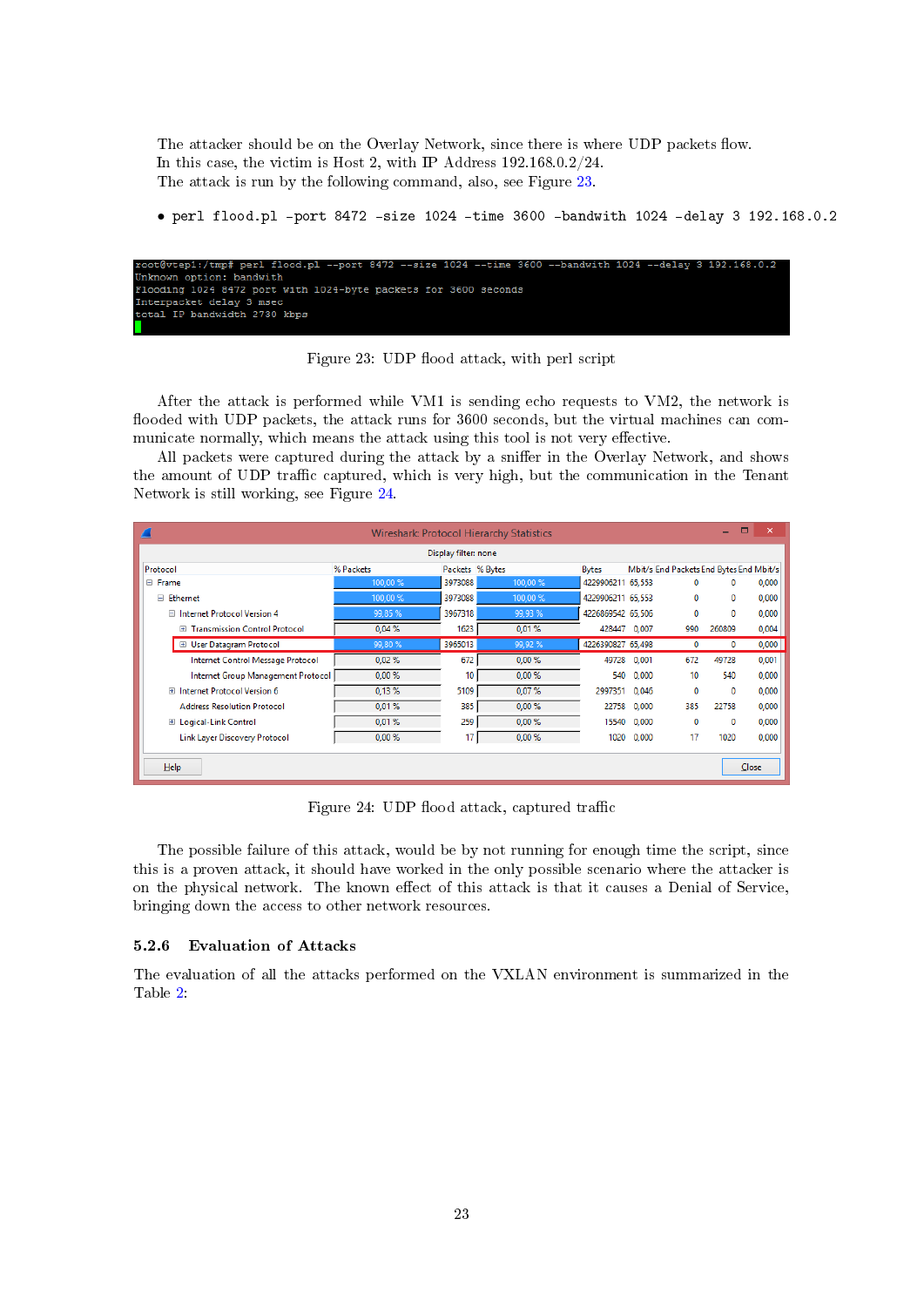<span id="page-24-2"></span>

| Attack                                 | Results: Scenario on | <b>Tools</b>          |          |  |
|----------------------------------------|----------------------|-----------------------|----------|--|
|                                        | Overlay Network      | <b>Tenant Network</b> |          |  |
| <b>MAC Flooding Attack</b>             | Successful           | Failed                | macof    |  |
| Double-Encapsulated/Nested VLAN Attack | N/A                  | Failed                | scapy    |  |
| <b>ARP</b> Attack                      | Successful           | Successful            | arpspoof |  |
| <b>UDP Flood Attack</b>                | Failed               | N/A                   | flood.pl |  |

Table 2: Evaluation of attacks performed

In a VXLAN environment, communication between virtual machines is done by learning and creating a Forwarding Table Entries. The learning process is based on packets received. The VTEP learns based on the inner and outer header of the packets received.

This tables show the routes for outgoing packets. For Host 1, the Forwarding Table shows the MAC address of the device VXLAN interface (VTEP: vxlan0 and vxlan1) on Host 2, and also shows the MAC address of Virtual Machine 1 and 6 (VM1, VM6), which are on Host 2 as well. For Host2, it shows the same information, the VXLAN interface (vxlan0 and vxlan1) on Host1, and the MAC addresses of Virtual Machines 2 and 5 (VM2, VM5), which are on Host 1. See, Figure [25.](#page-24-1)

<span id="page-24-1"></span>

(b) FDB on Host 2

Figure 25: Forwarding Table for Hosts 1 and 2

A possible attack to the Forwarding Table, would be changing it, in order to redirect all traffic to the attacker that should understand VXLAN traffic. This attack seems like the ARP Attack, where the goal of the attacker is to redirect all the traffic to itself. This attack should be referred as a further research and it is out of the scope of this research project.

All this attacks are proven to be successful in a VLAN environment. In a VXLAN environment, this are the results, see Table [3:](#page-25-4)

#### <span id="page-24-0"></span>5.3 Mitigation and prevention

The mitigation and prevention techniques for known VLAN attacks are based on security best practices on network devices.

Here are the attacks, and how to prevent or mitigate them.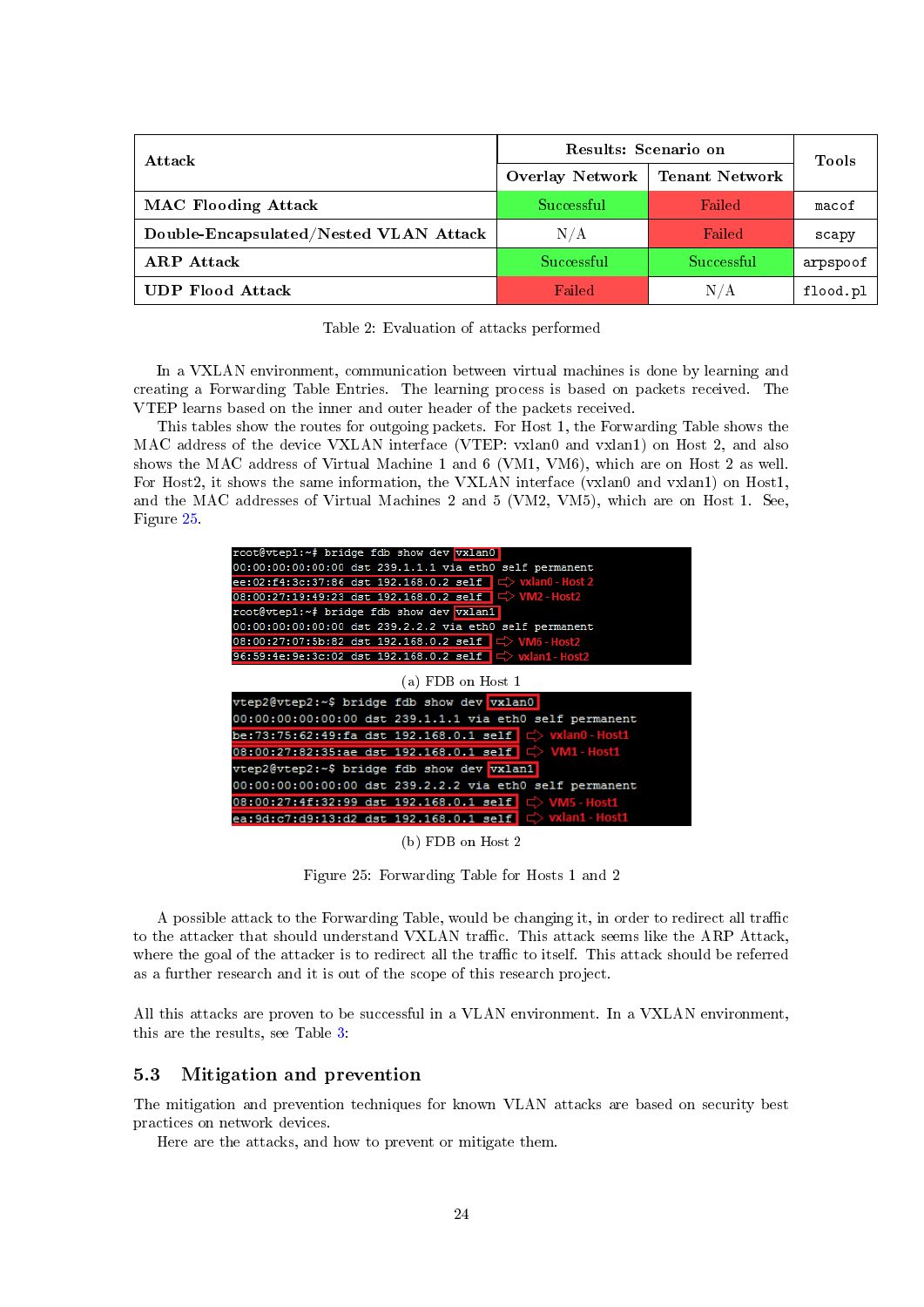<span id="page-25-4"></span>

| Attack                                              | <b>VXLAN</b> (Obtained results)                                                       |                                                                                                      |  |  |
|-----------------------------------------------------|---------------------------------------------------------------------------------------|------------------------------------------------------------------------------------------------------|--|--|
|                                                     | Attacker on physical network                                                          | Attacker on logical network                                                                          |  |  |
| MAC Flood Attack                                    | Successful attack. The CAM Table is filled with random                                | Failed attack. The CAM Table is not affected by this at-                                             |  |  |
|                                                     | MAC Addresses                                                                         | tack.                                                                                                |  |  |
| Double<br>Encapsulated<br>802.1Q/Nested VLAN Attack | N/A                                                                                   | Failed attack. The packets seems like is not well formed<br>when adding the additional VXLAN header. |  |  |
| ARP Attack                                          | Successful attack. The attacker is able to eavesdrop com-                             | Successful attack. The result is similar to the VLAN envi-                                           |  |  |
|                                                     | munication from the logical network.                                                  | ronment.                                                                                             |  |  |
| UDP Flood Attack                                    | Failed attack. The communication between the virtual ma-<br>chines is still reliable. | N/A                                                                                                  |  |  |

| Table 3: Results of attacks |  |
|-----------------------------|--|
|-----------------------------|--|

#### <span id="page-25-0"></span>5.3.1 MAC Flooding Attack

The alternatives to prevent and mitigate these attacks are:

- Enable a mechanism that restricts the number of MAC Addresses allowed to connect to a switch port.
- Specify statically the MAC Address of the Host that connects to the specific port.
- $\bullet$  By using an Intrusion Detection System, to detect unusual ARP traffic.

#### <span id="page-25-1"></span>5.3.2 Double-Encapsulated/Nested VLAN Attack

This attack was not successful on the VXLAN environment, but in a VLAN environment, the mitigation mechanisms for this attack are:

• Not using the native VLAN in any port by forcing all traffic on trunk to always carry a tag.

#### <span id="page-25-2"></span>5.3.3 ARP Attack

This attack can be prevented by blocking the direct communication between the attacker and the victim. That can be achieved by configuring private VLANs, or private communication at the level of the Service Provider network, between the hosts.

## <span id="page-25-3"></span>5.3.4 UDP Flood Attack

This attack was not successful on the VXLAN environment. But to mitigate it, an Intrusion Detection System should be able to detect unusual UDP traffic.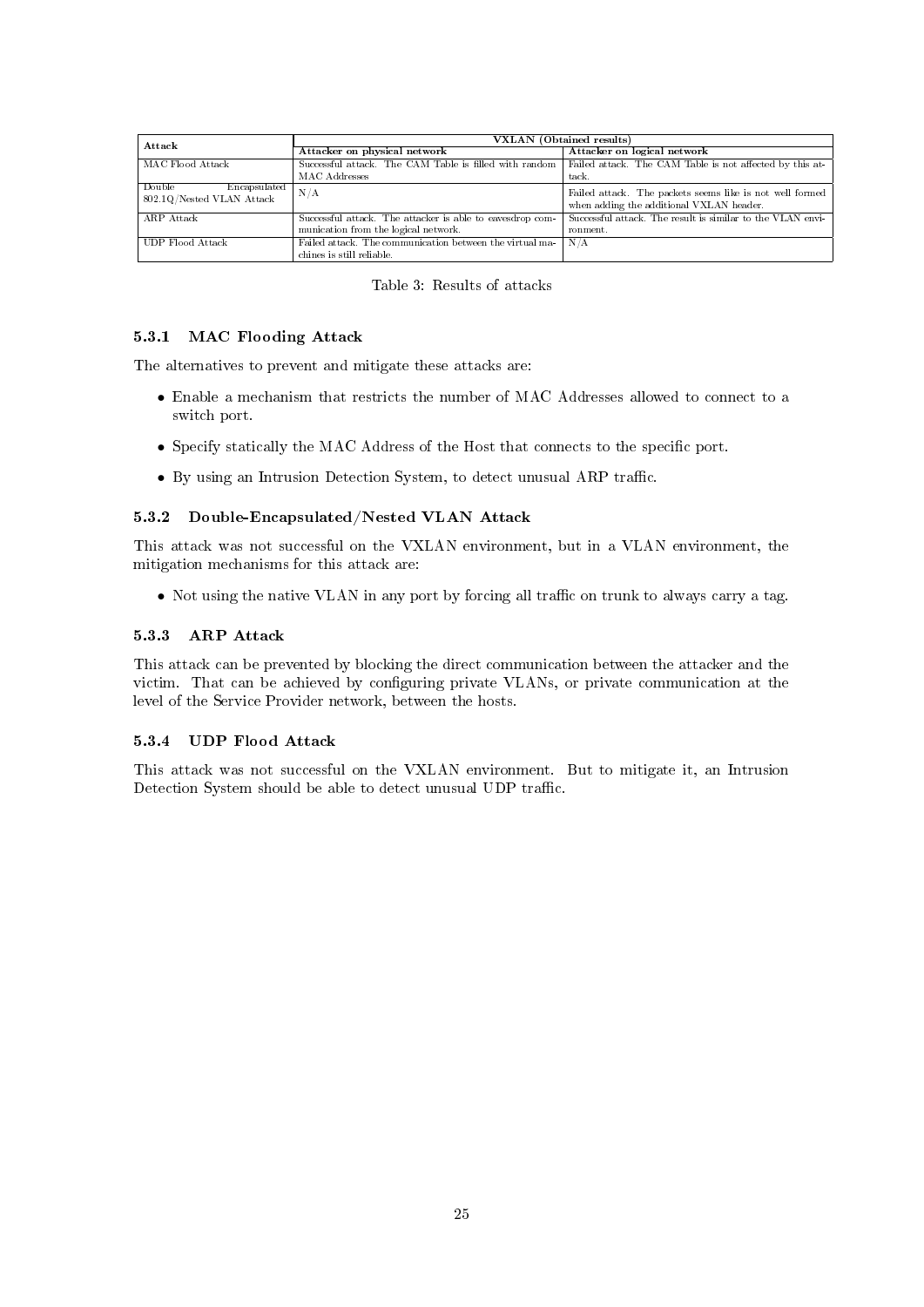## <span id="page-26-0"></span>6 Migration process

Cloud migration, is the process of moving data, applications or other busines elements from an organization's on site computers to the cloud, or moving them from one environment to another  $\boxed{14}$ 

The process of migration in a VXLAN environment, where usually physical hosts are located in different networks, need the following requirements, to move applications from one host to another, see Figure [26.](#page-26-1)

- Multicast enabled in physical networking devices to carry multicast traffic using the IP multicast groups, this is to minimize flooding frames to VTEPs that do not need them.
- $\bullet$  Multicast routing enabled, to carry multicast traffic across networks.
	- IGMP (Internet Group Management Protocol), used between hosts and routers on a LAN to track the multicast groups of which hosts are members.
	- PIM (Protocol Independent Multicast), used between routers to track multicast packets that are forwarded to each other and to their connected LANs.

<span id="page-26-1"></span>

Figure 26: Cloud Migration

There are some reasons to migrate elements in a cloud environment, here are the most important:

- Move virtual machines to balance load of hosts.
- Move virtual machines temporally for maintenance.
- To allow scalability in tenant's applications.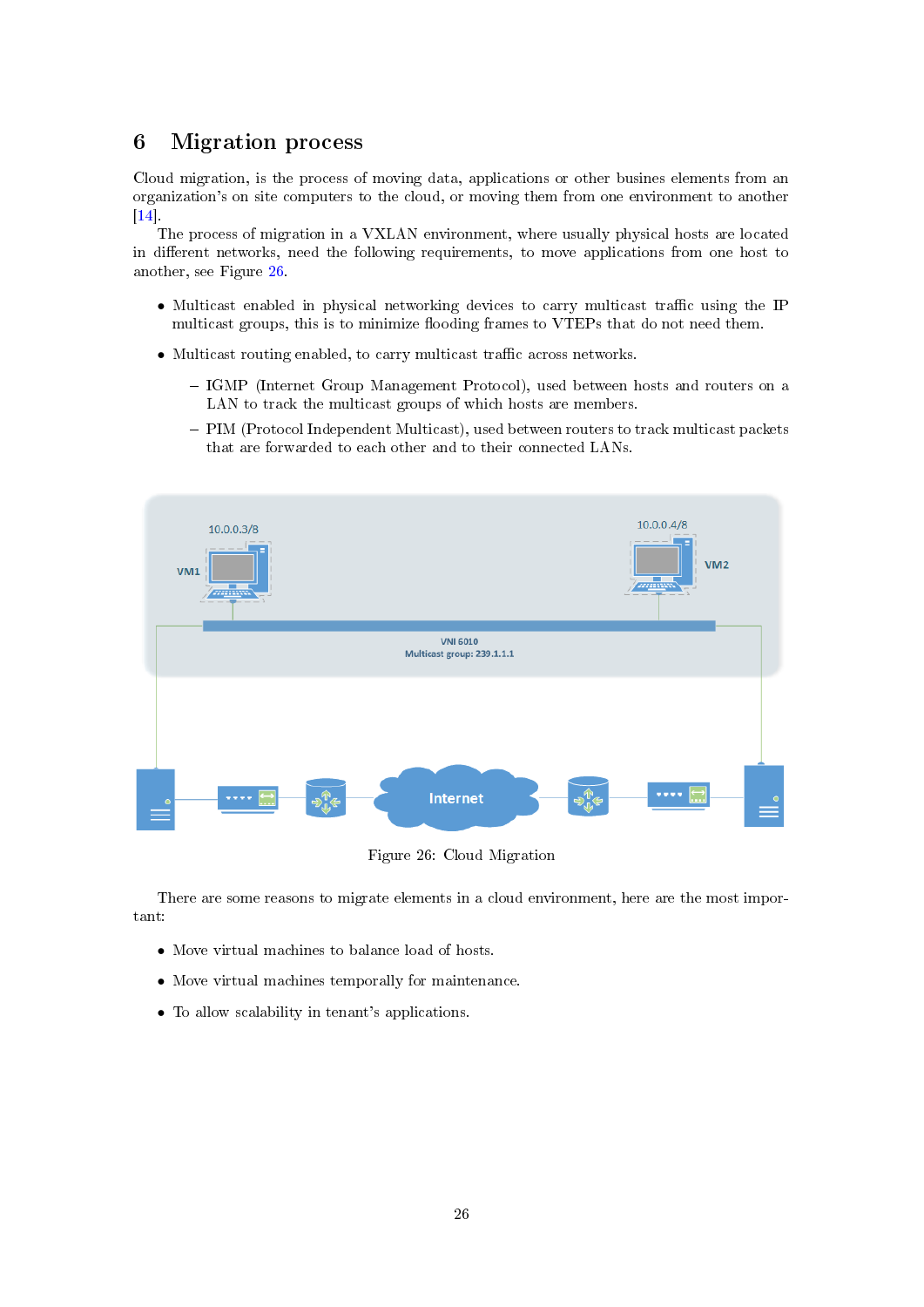## <span id="page-27-0"></span>7 Conclusion

In this section, the conclusions for this research project are made.

VXLAN is a new technique that allows to extend logical networks over an overlay network by encapsulating/de-encapsulating traffic from and to virtual machines that reside on a physical host. This technology has some vulnerabilities that are also applicable in a VLAN environment.

The security assessment showed that some known VLAN attacks are feasible in a VXLAN environment, the predicted outcome for this project is as expected. During the development of these research project, some attacks such as Private VLAN and Spanning Tree Protocol attacks, turned out to be irrelevant in a VXLAN environment and thus they were not considered during this evaluation.

The MAC flood attack, showed that an attacker in the overlay network, that is the service provider's or the physical network, can affect the core network devices flooding them with random MAC addresses and making the switch act as a hub redirecting traffic to every host connected to it. On the other hand, if the attacker is in the VXLAN segment, this attack has no effect, since all the packets are encapsulated and have no destination, this also proves that hosts in a VXLAN segment remain isolated from other networks.

The Double-Encapsulation 802.1Q/Nested VLAN attack showed that the attack is not feasible on a VXLAN environment using the tool Scapy, the reason is because the forged packets are not processed by the core network devices. By capturing packets with a sniffer, shows that the packet is not well formed. This attack failure shows that VXLAN segments are isolated from each other, and virtual machines that belong to a certain VXLAN segment cannot communicate with virtual machines that belong to a different VXLAN segment unless they are connected through a routing device.

The ARP attack showed that both scenarios, where the attacker is in the overlay network, and where the attacker is in the VXLAN segment, it is feasible to redirect all traffic to the attacker and perform a Man in the Middle Attack or even a DoS attack.

The UDP Flood attack showed that even if the network was flooded with UDP packets, the communication remains stable between virtual hosts. Unlike in a VLAN environment, where it is known that this attack causes a Denial of Service between the communicating hosts, in a VXLAN environment, this attack did not behave as expected in the hypotheses.

The found vulnerabilities may be reduced by following best practices and correctly configure the core network devices, although for this research project, these techniques that are used to reduce or mitigate these attacks were not implemented in a practical way due to limited time. The mitigation and prevention techniques are the same as in the VLAN environment, that is by correctly configuring the network devices and also by implementing mechanisms such as Intrusion Detection Systems to detect malicious and unusual traffic.

A VXLAN technology is used to scale capacity in a service provider data center, where there are thousands of tenants. In such environments it is required to have multicast capabilities enabled, this is to route multicast traffic across networks, where there are multiple VTEPs in place, and to minimize flooding frames to VTEPs that do not need them.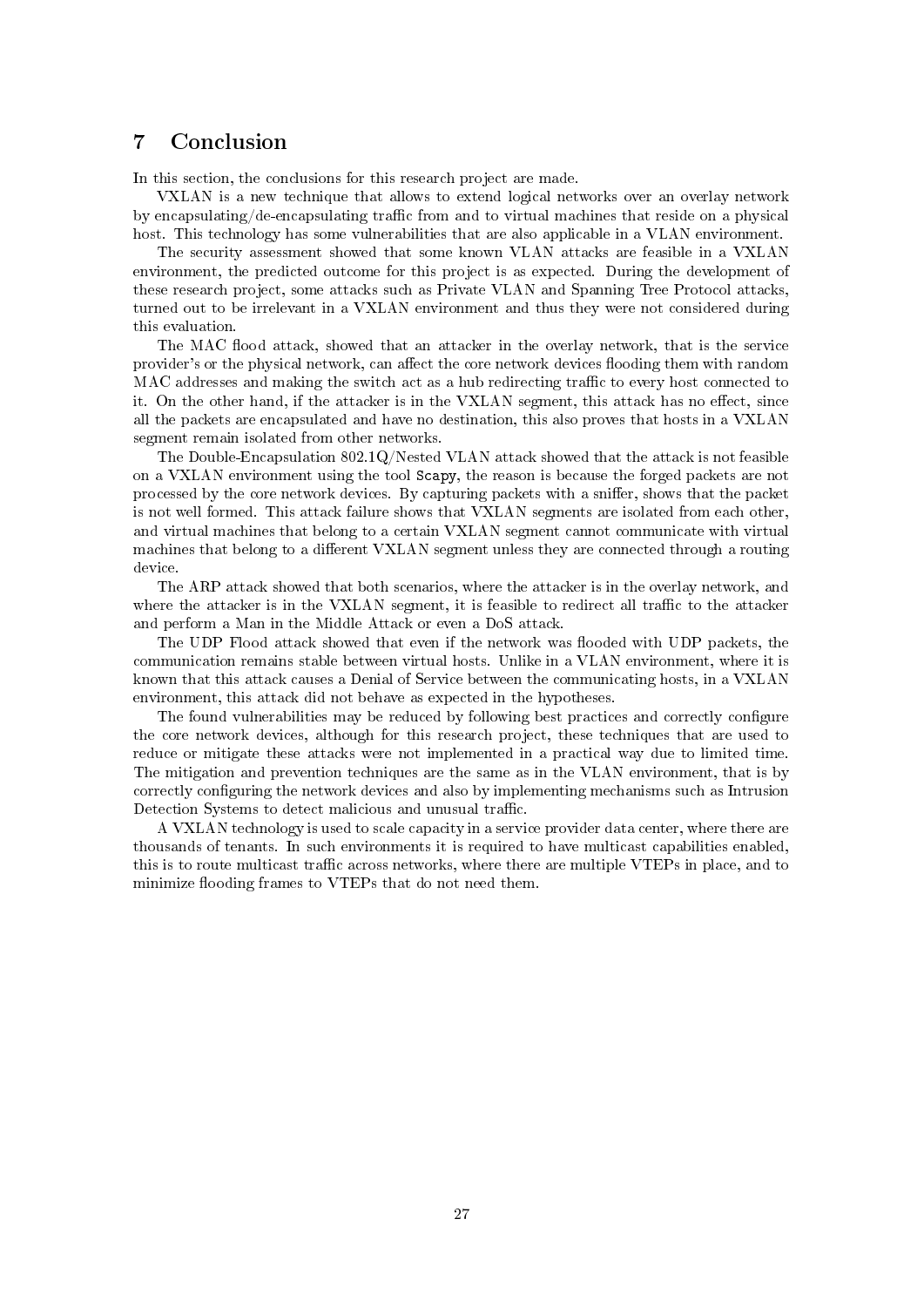## <span id="page-28-0"></span>8 Further research

This research project was deployed using some features available in Linux kernel, but many more options are available to deploy a VXLAN environment, and some of the options are:

- VMware vSphere products
- Cisco Nexus 1000V

Due to limited time, and lack of experience with other options to deploy a VXLAN environment, such as VMware and Cisco Nexus 1000v, other types of weakness might be spotted and reviewed.

The way VTEPs communicate is by learning and creating forwarding tables entries, one possible attack would be by trying to modify this table entry and to redirect all traffic to an attacker in the overlay network.

VXLAN makes use of multicasting to carry traffic across networks by using protocols such as IGMP and PIM, another security assessment should be made by trying to exploit these protocols' weaknesses.

Because of time constraints, the prevention and mitigation techniques are just theoretical, for future a research, this techniques could be applied in a practical way in the VXLAN environment.